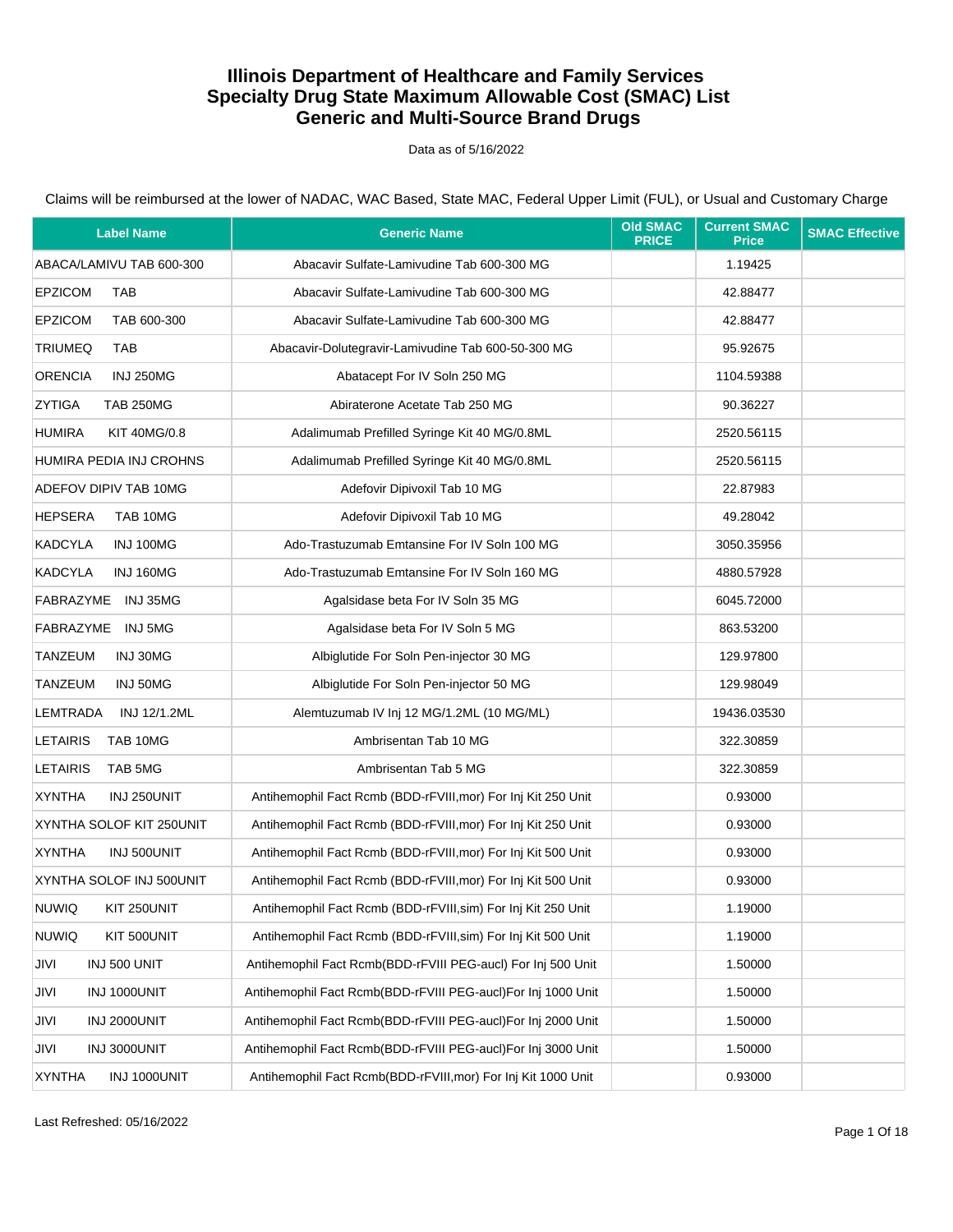Data as of 5/16/2022

| <b>Label Name</b>                | <b>Generic Name</b>                                           | <b>Old SMAC</b><br><b>PRICE</b> | <b>Current SMAC</b><br><b>Price</b> | <b>SMAC Effective</b> |
|----------------------------------|---------------------------------------------------------------|---------------------------------|-------------------------------------|-----------------------|
| XYNTHA SOLOF INJ 1000UNIT        | Antihemophil Fact Rcmb(BDD-rFVIII, mor) For Inj Kit 1000 Unit |                                 | 0.93000                             |                       |
| <b>XYNTHA</b><br>INJ 2000UNIT    | Antihemophil Fact Rcmb(BDD-rFVIII, mor) For Inj Kit 2000 Unit |                                 | 0.93000                             |                       |
| XYNTHA SOLOF INJ 2000UNIT        | Antihemophil Fact Rcmb(BDD-rFVIII, mor) For Inj Kit 2000 Unit |                                 | 0.93000                             |                       |
| XYNTHA SOLOF INJ 3000UNIT        | Antihemophil Fact Rcmb(BDD-rFVIII, mor) For Inj Kit 3000 Unit |                                 | 0.93000                             |                       |
| <b>NUWIQ</b><br>KIT 1000UNIT     | Antihemophil Fact Rcmb(BDD-rFVIII, sim) For Inj Kit 1000 Unit |                                 | 1.19000                             |                       |
| <b>NUWIQ</b><br>KIT 1500UNIT     | Antihemophil Fact Rcmb(BDD-rFVIII, sim) For Inj Kit 1500 Unit |                                 | 1.19000                             |                       |
| <b>NUWIQ</b><br>KIT 2000UNIT     | Antihemophil Fact Rcmb(BDD-rFVIII, sim) For Inj Kit 2000 Unit |                                 | 1.19000                             |                       |
| NOVOEIGHT INJ 1000UNIT           | Antihemophilic Fact Rcmb (BD trunc-rFVIII) For Inj 1000 Unit  |                                 | 0.97000                             |                       |
| NOVOEIGHT INJ 1500UNIT           | Antihemophilic Fact Rcmb (BD trunc-rFVIII) For Inj 1500 Unit  |                                 | 0.97000                             |                       |
| <b>NOVOEIGHT</b><br>INJ 2000UNIT | Antihemophilic Fact Rcmb (BD trunc-rFVIII) For Inj 2000 Unit  |                                 | 0.97000                             |                       |
| NOVOEIGHT INJ 250UNIT            | Antihemophilic Fact Rcmb (BD trunc-rFVIII) For Inj 250 Unit   |                                 | 0.97000                             |                       |
| <b>NOVOEIGHT</b><br>INJ 3000UNIT | Antihemophilic Fact Rcmb (BD trunc-rFVIII) For Inj 3000 Unit  |                                 | 0.97000                             |                       |
| NOVOEIGHT INJ 500UNIT            | Antihemophilic Fact Rcmb (BD trunc-rFVIII) For Inj 500 Unit   |                                 | 0.97000                             |                       |
| <b>NUWIQ</b><br>INJ 1000UNIT     | Antihemophilic Fact Rcmb (BDD-rFVIII, sim) For Inj 1000 Unit  |                                 | 1.19000                             |                       |
| <b>NUWIQ</b><br>INJ 1500UNIT     | Antihemophilic Fact Rcmb (BDD-rFVIII, sim) For Inj 1500 Unit  |                                 | 1.19000                             |                       |
| <b>NUWIQ</b><br>INJ 2000UNIT     | Antihemophilic Fact Rcmb (BDD-rFVIII, sim) For Inj 2000 Unit  |                                 | 1.19000                             |                       |
| <b>AFSTYLA</b><br>KIT 1000UNIT   | Antihemophilic Fact Rcmb Single Chain For Inj Kit 1000 Unit   |                                 | 1.19000                             |                       |
| <b>AFSTYLA</b><br>KIT 2000UNIT   | Antihemophilic Fact Rcmb Single Chain For Inj Kit 2000 Unit   |                                 | 1.19000                             |                       |
| <b>AFSTYLA</b><br>KIT 250UNIT    | Antihemophilic Fact Rcmb Single Chain For Inj Kit 250 Unit    |                                 | 1.19000                             |                       |
| <b>AFSTYLA</b><br>KIT 3000UNIT   | Antihemophilic Fact Rcmb Single Chain For Inj Kit 3000 Unit   |                                 | 1.19000                             |                       |
| <b>AFSTYLA</b><br>KIT 500UNIT    | Antihemophilic Fact Rcmb Single Chain For Inj Kit 500 Unit    |                                 | 1.19000                             |                       |
| <b>HEMOFIL M</b><br>INJ 1000UNIT | Antihemophilic Factor (Human) For Inj 1000 Unit               |                                 | 0.75000                             |                       |
| <b>KOATE</b><br>INJ 1000UNIT     | Antihemophilic Factor (Human) For Inj 1000 Unit               |                                 | 0.61000                             |                       |
| KOATE-DVI INJ 1000UNIT           | Antihemophilic Factor (Human) For Inj 1000 Unit               |                                 | 0.61000                             |                       |
| <b>HEMOFIL M</b><br>SOL          | Antihemophilic Factor (Human) For Inj 1501-2000 Unit          |                                 | 0.75000                             |                       |
| INJ 1700UNIT<br>HEMOFIL M        | Antihemophilic Factor (Human) For Inj 1700 Unit               |                                 | 0.75000                             |                       |
| <b>HEMOFIL M</b><br>INJ 220-400  | Antihemophilic Factor (Human) For Inj 220-400 Unit            |                                 | 0.75000                             |                       |
| <b>HEMOFIL M</b><br>INJ 250UNIT  | Antihemophilic Factor (Human) For Inj 250 Unit                |                                 | 0.75000                             |                       |
| <b>KOATE</b><br>INJ 250UNIT      | Antihemophilic Factor (Human) For Inj 250 Unit                |                                 | 0.61000                             |                       |
| INJ 250UNIT<br>KOATE-DVI         | Antihemophilic Factor (Human) For Inj 250 Unit                |                                 | 0.61000                             |                       |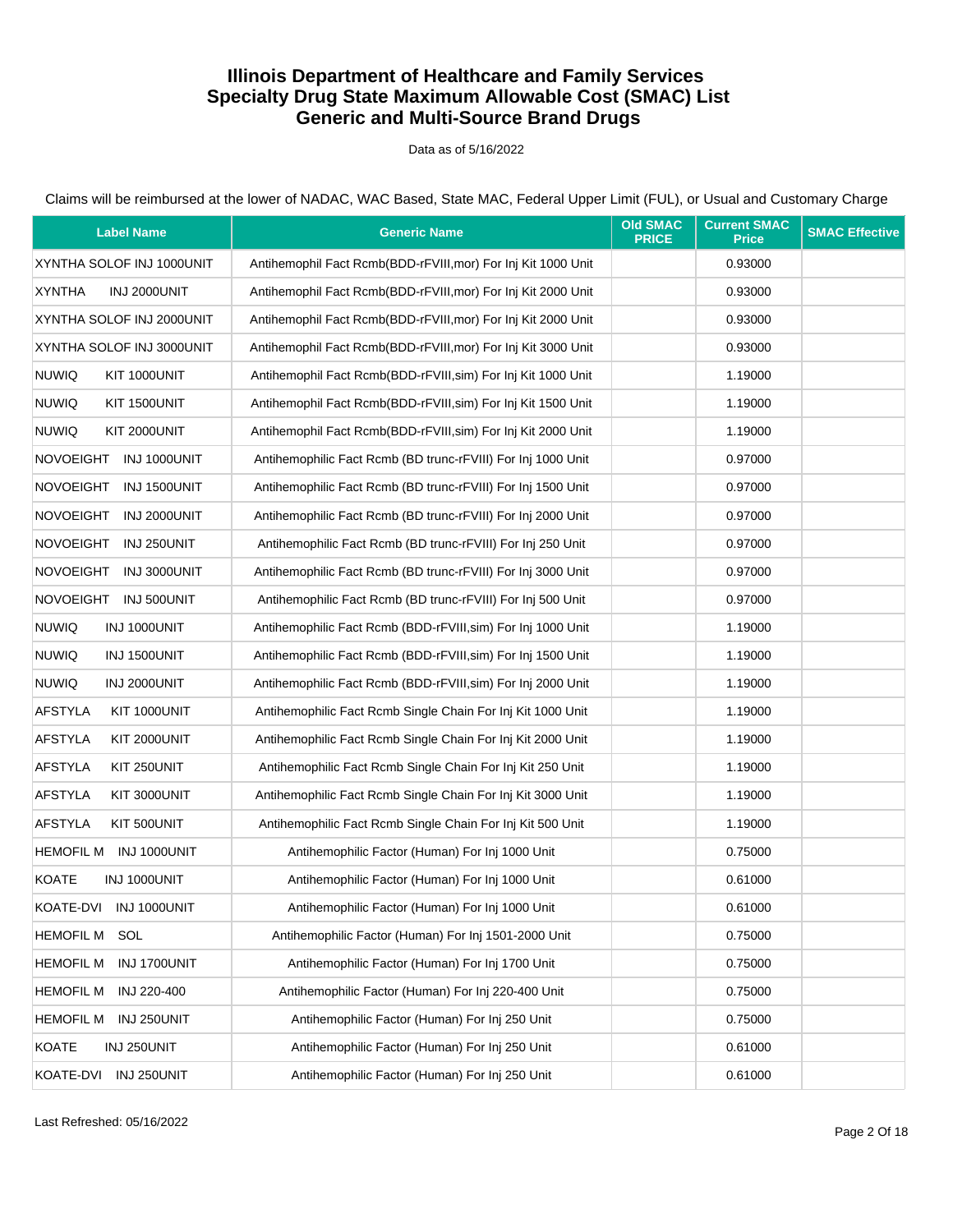Data as of 5/16/2022

| <b>Label Name</b>               | <b>Generic Name</b>                                           | <b>Old SMAC</b><br><b>PRICE</b> | <b>Current SMAC</b><br><b>Price</b> | <b>SMAC Effective</b> |
|---------------------------------|---------------------------------------------------------------|---------------------------------|-------------------------------------|-----------------------|
| <b>HEMOFIL M</b><br>INJ 401-800 | Antihemophilic Factor (Human) For Inj 401-800 Unit            |                                 | 0.75000                             |                       |
| <b>HEMOFIL M</b><br>INJ 500UNIT | Antihemophilic Factor (Human) For Inj 500 Unit                |                                 | 0.75000                             |                       |
| KOATE<br>INJ 500 UNIT           | Antihemophilic Factor (Human) For Inj 500 Unit                |                                 | 0.61000                             |                       |
| KOATE-DVI INJ 500UNIT           | Antihemophilic Factor (Human) For Inj 500 Unit                |                                 | 0.61000                             |                       |
| HEMOFIL M SOL 801-1500          | Antihemophilic Factor (Human) For Inj 801-1500 Unit           |                                 | 0.75000                             |                       |
| MONOCLATE-P INJ 1000UNIT        | Antihemophilic Factor (Human) For Inj Kit 1000 Unit           |                                 | 0.61000                             |                       |
| MONOCLATE-P INJ 1500UNIT        | Antihemophilic Factor (Human) For Inj Kit 1500 Unit           |                                 | 0.61000                             |                       |
| MONOCLATE-P INJ 250UNIT         | Antihemophilic Factor (Human) For Inj Kit 250 Unit            |                                 | 0.61000                             |                       |
| MONOCLATE-P INJ 500UNIT         | Antihemophilic Factor (Human) For Inj Kit 500 Unit            |                                 | 0.61000                             |                       |
| <b>OBIZUR</b><br>INJ 500 UNIT   | Antihemophilic Factor (Recomb Porc) rpFVIII For Inj 500 Unit  |                                 | 3.96000                             |                       |
| <b>NUWIQ</b><br>INJ 250UNIT     | Antihemophilic Factor Rcmb (BDD-rFVIII, sim) For Inj 250 Unit |                                 | 1.19000                             |                       |
| <b>NUWIQ</b><br>INJ 500UNIT     | Antihemophilic Factor Rcmb (BDD-rFVIII, sim) For Inj 500 Unit |                                 | 1.19000                             |                       |
| <b>ELOCTATE</b><br>INJ 1000UNIT | Antihemophilic Factor Rcmb (BDD-rFVIIIFc) For Inj 1000 Unit   |                                 | 1.48000                             |                       |
| <b>ELOCTATE</b><br>INJ 1500UNIT | Antihemophilic Factor Rcmb (BDD-rFVIIIFc) For Inj 1500 Unit   |                                 | 1.48000                             |                       |
| <b>ELOCTATE</b><br>INJ 2000UNIT | Antihemophilic Factor Rcmb (BDD-rFVIIIFc) For Inj 2000 Unit   |                                 | 1.48000                             |                       |
| <b>ELOCTATE</b><br>INJ 250UNIT  | Antihemophilic Factor Rcmb (BDD-rFVIIIFc) For Inj 250 Unit    |                                 | 1.48000                             |                       |
| <b>ELOCTATE</b><br>INJ 3000UNIT | Antihemophilic Factor Rcmb (BDD-rFVIIIFc) For Inj 3000 Unit   |                                 | 1.48000                             |                       |
| <b>ELOCTATE</b><br>INJ 500UNIT  | Antihemophilic Factor Rcmb (BDD-rFVIIIFc) For Inj 500 Unit    |                                 | 1.48000                             |                       |
| <b>ELOCTATE</b><br>INJ 750UNIT  | Antihemophilic Factor Rcmb (BDD-rFVIIIFc) For Inj 750 Unit    |                                 | 1.48000                             |                       |
| <b>ADVATE</b><br>INJ 1000UNIT   | Antihemophilic Factor Recomb (rAHF-PFM) For Inj 1000 Unit     |                                 | 1.00000                             |                       |
| <b>KOVALTRY</b><br>INJ 1000UNIT | Antihemophilic Factor Recomb (rAHF-PFM) For Inj 1000 Unit     |                                 | 0.87000                             |                       |
| ADVATE<br>INJ 1500UNIT          | Antihemophilic Factor Recomb (rAHF-PFM) For Inj 1500 Unit     |                                 | 1.00000                             |                       |
| ADVATE<br>INJ 2000UNIT          | Antihemophilic Factor Recomb (rAHF-PFM) For Inj 2000 Unit     |                                 | 1.00000                             |                       |
| KOVALTRY<br>INJ 2000UNIT        | Antihemophilic Factor Recomb (rAHF-PFM) For Inj 2000 Unit     |                                 | 0.87000                             |                       |
| ADVATE<br>INJ 250UNIT           | Antihemophilic Factor Recomb (rAHF-PFM) For Inj 250 Unit      |                                 | 1.00000                             |                       |
| <b>KOVALTRY</b><br>INJ 250UNIT  | Antihemophilic Factor Recomb (rAHF-PFM) For Inj 250 Unit      |                                 | 0.87000                             |                       |
| ADVATE<br>INJ 3000UNIT          | Antihemophilic Factor Recomb (rAHF-PFM) For Inj 3000 Unit     |                                 | 1.00000                             |                       |
| <b>KOVALTRY</b><br>INJ 3000UNIT | Antihemophilic Factor Recomb (rAHF-PFM) For Inj 3000 Unit     |                                 | 0.87000                             |                       |
| ADVATE<br>INJ 4000UNIT          | Antihemophilic Factor Recomb (rAHF-PFM) For Inj 4000 Unit     |                                 | 1.00000                             |                       |
| ADVATE<br>INJ 500UNIT           | Antihemophilic Factor Recomb (rAHF-PFM) For Inj 500 Unit      |                                 | 1.00000                             |                       |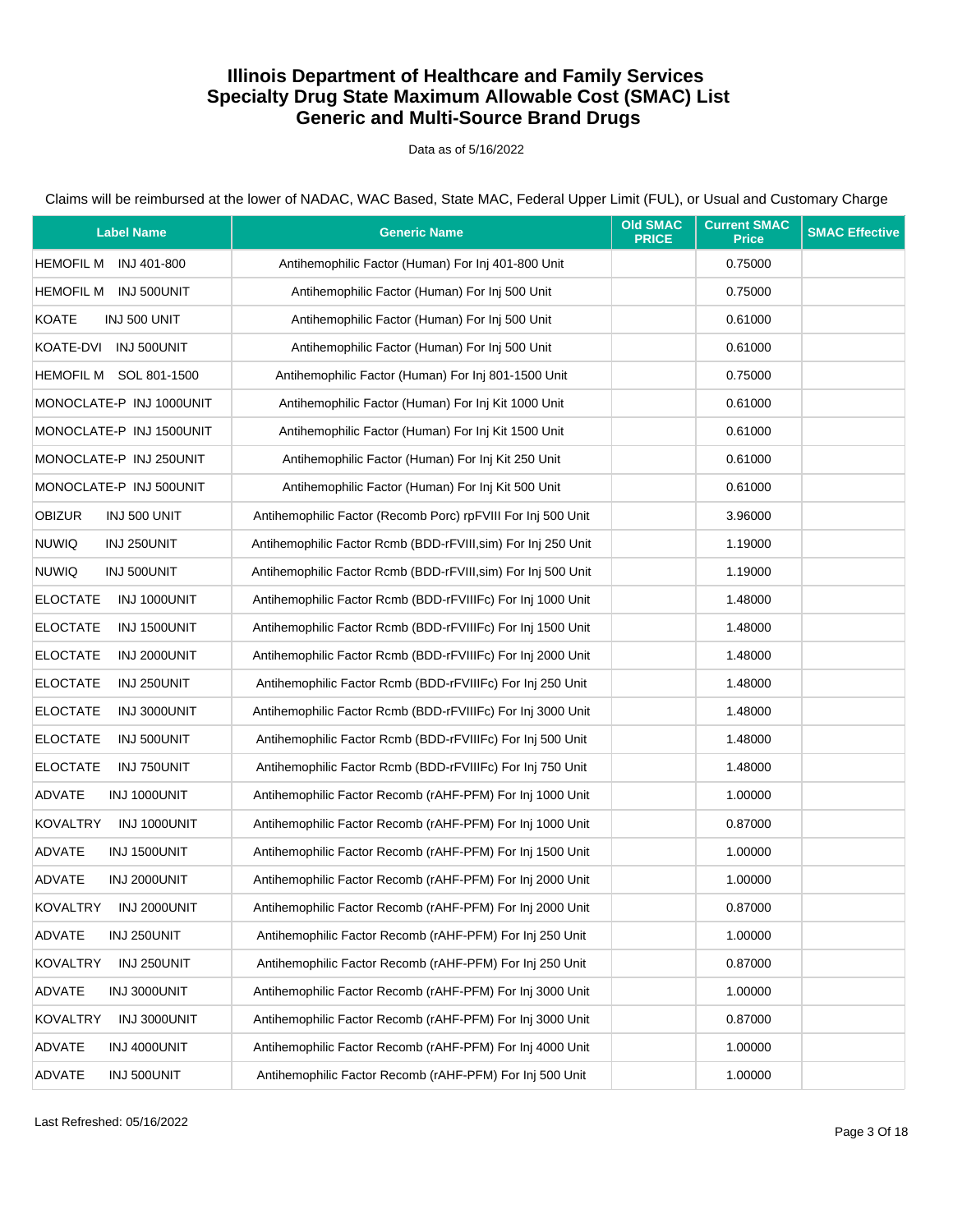Data as of 5/16/2022

| <b>Label Name</b>        | <b>Generic Name</b>                                          | <b>Old SMAC</b><br><b>PRICE</b> | <b>Current SMAC</b><br><b>Price</b> | <b>SMAC Effective</b> |
|--------------------------|--------------------------------------------------------------|---------------------------------|-------------------------------------|-----------------------|
| KOVALTRY<br>INJ 500UNIT  | Antihemophilic Factor Recomb (rAHF-PFM) For Inj 500 Unit     |                                 | 0.87000                             |                       |
| RECOMBINATE INJ          | Antihemophilic Factor Recomb (rFVIII) For Inj 1241-1800 Unit |                                 | 0.95000                             |                       |
| RECOMBINATE INJ          | Antihemophilic Factor Recomb (rFVIII) For Inj 1801-2400 Unit |                                 | 0.95000                             |                       |
| RECOMBINATE INJ 220-400  | Antihemophilic Factor Recomb (rFVIII) For Inj 220-400 Unit   |                                 | 0.95000                             |                       |
| RECOMBINATE INJ 401-800  | Antihemophilic Factor Recomb (rFVIII) For Inj 401-800 Unit   |                                 | 0.95000                             |                       |
| RECOMBINATE INJ 801-1240 | Antihemophilic Factor Recomb (rFVIII) For Inj 801-1240 Unit  |                                 | 0.95000                             |                       |
| HELIXATE FS INJ 1000UNIT | Antihemophilic Factor Recomb (rFVIII) For Inj Kit 1000 Unit  |                                 | 0.86000                             |                       |
| KOGENATE FS INJ 1000/BS  | Antihemophilic Factor Recomb (rFVIII) For Inj Kit 1000 Unit  |                                 | 0.88000                             |                       |
| KOGENATE FS INJ 1000UNIT | Antihemophilic Factor Recomb (rFVIII) For Inj Kit 1000 Unit  |                                 | 0.88000                             |                       |
| HELIXATE FS INJ 2000UNIT | Antihemophilic Factor Recomb (rFVIII) For Inj Kit 2000 Unit  |                                 | 0.86000                             |                       |
| KOGENATE FS INJ 2000/BS  | Antihemophilic Factor Recomb (rFVIII) For Inj Kit 2000 Unit  |                                 | 0.88000                             |                       |
| KOGENATE FS INJ 2000UNIT | Antihemophilic Factor Recomb (rFVIII) For Inj Kit 2000 Unit  |                                 | 0.88000                             |                       |
| HELIXATE FS INJ 250UNIT  | Antihemophilic Factor Recomb (rFVIII) For Inj Kit 250 Unit   |                                 | 0.86000                             |                       |
| KOGENATE FS INJ 250/BS   | Antihemophilic Factor Recomb (rFVIII) For Inj Kit 250 Unit   |                                 | 0.88000                             |                       |
| KOGENATE FS INJ 250UNIT  | Antihemophilic Factor Recomb (rFVIII) For Inj Kit 250 Unit   |                                 | 0.88000                             |                       |
| HELIXATE FS INJ 3000UNIT | Antihemophilic Factor Recomb (rFVIII) For Inj Kit 3000 Unit  |                                 | 0.86000                             |                       |
| KOGENATE FS INJ 3000/BS  | Antihemophilic Factor Recomb (rFVIII) For Inj Kit 3000 Unit  |                                 | 0.88000                             |                       |
| KOGENATE FS INJ 3000UNIT | Antihemophilic Factor Recomb (rFVIII) For Inj Kit 3000 Unit  |                                 | 0.88000                             |                       |
| HELIXATE FS INJ 500UNIT  | Antihemophilic Factor Recomb (rFVIII) For Inj Kit 500 Unit   |                                 | 0.86000                             |                       |
| KOGENATE FS INJ 500/BS   | Antihemophilic Factor Recomb (rFVIII) For Inj Kit 500 Unit   |                                 | 0.88000                             |                       |
| KOGENATE FS INJ 500UNIT  | Antihemophilic Factor Recomb (rFVIII) For Inj Kit 500 Unit   |                                 | 0.88000                             |                       |
| ESPEROCT INJ 1000UNIT    | Antihemophilic Factor Recomb Glycopeg-exei For Inj 1000 Unit |                                 | 1.48000                             |                       |
| ESPEROCT INJ 1500UNIT    | Antihemophilic Factor Recomb Glycopeq-exei For Inj 1500 Unit |                                 | 1.48000                             |                       |
| ESPEROCT INJ 2000UNIT    | Antihemophilic Factor Recomb Glycopeg-exei For Inj 2000 Unit |                                 | 1.48000                             |                       |
| ESPEROCT INJ 3000UNIT    | Antihemophilic Factor Recomb Glycopeg-exei For Inj 3000 Unit |                                 | 1.48000                             |                       |
| ESPEROCT INJ 500UNIT     | Antihemophilic Factor Recomb Glycopeg-exei For Inj 500 Unit  |                                 | 1.48000                             |                       |
| ADYNOVATE INJ 1000UNIT   | Antihemophilic Factor Recomb Pegylated For Inj 1000 Unit     |                                 | 1.36000                             |                       |
| ADYNOVATE INJ 2000UNIT   | Antihemophilic Factor Recomb Pegylated For Inj 2000 Unit     |                                 | 1.36000                             |                       |
| ADYNOVATE<br>INJ 250UNIT | Antihemophilic Factor Recomb Pegylated For Inj 250 Unit      |                                 | 1.36000                             |                       |
| ADYNOVATE INJ 500UNIT    | Antihemophilic Factor Recomb Pegylated For Inj 500 Unit      |                                 | 1.36000                             |                       |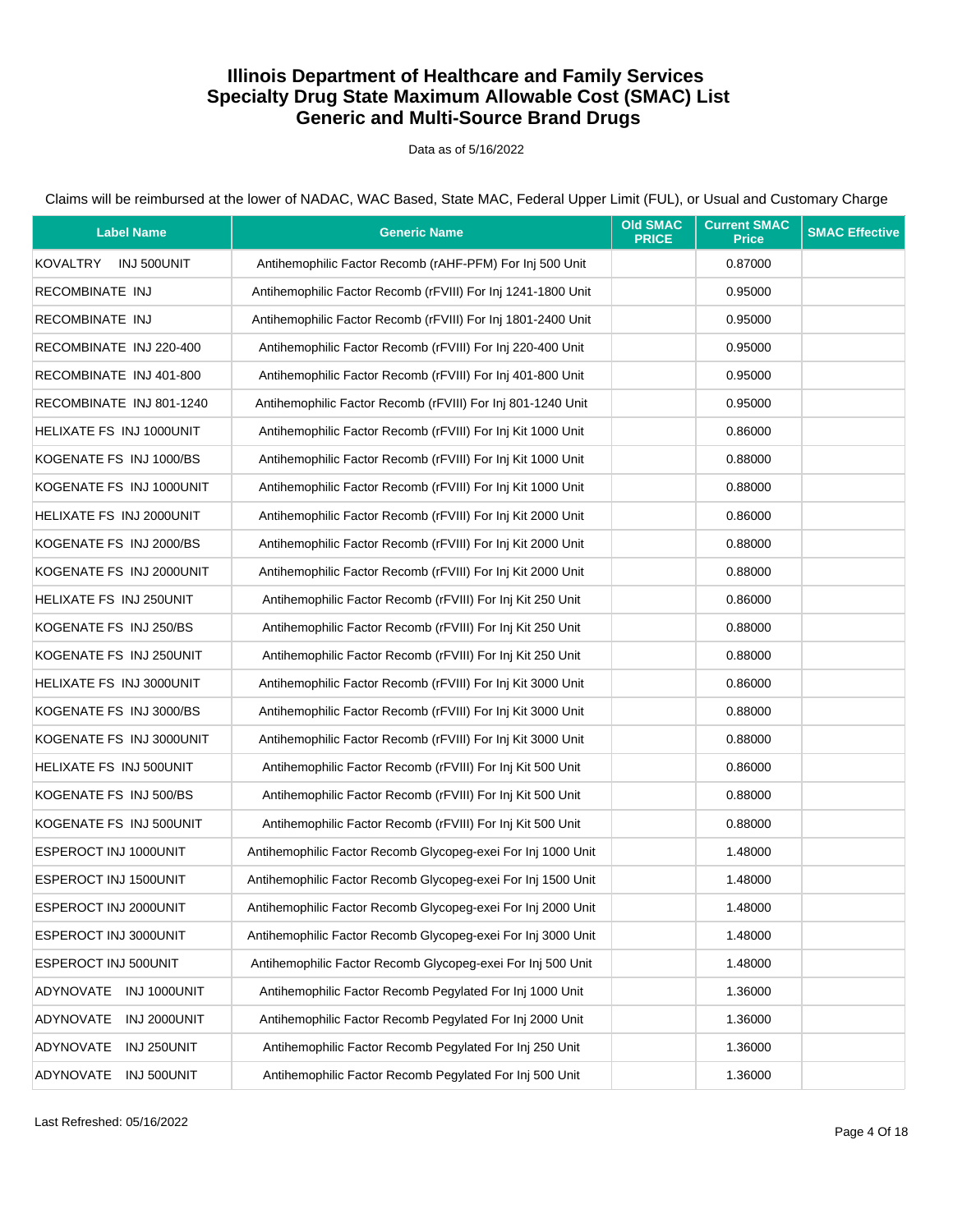#### Data as of 5/16/2022

| <b>Label Name</b>                    | <b>Generic Name</b>                                          | <b>Old SMAC</b><br><b>PRICE</b> | <b>Current SMAC</b><br><b>Price</b> | <b>SMAC Effective</b> |
|--------------------------------------|--------------------------------------------------------------|---------------------------------|-------------------------------------|-----------------------|
| ALPHANATE INJ VWF/HUM                | Antihemophilic Factor/VWF (Human) For Inj 1000 Unit          |                                 | 0.72000                             |                       |
| <b>WILATE</b><br>INJ                 | Antihemophilic Factor/VWF (Human) For Inj 1000-1000 Unit     |                                 | 0.71000                             |                       |
| <b>WILATE</b><br>INJ                 | Antihemophilic Factor/VWF (Human) For Inj 1000-1000 Unit Kit |                                 | 0.71000                             |                       |
| HUMATE-P<br>SOL 2400UNIT             | Antihemophilic Factor/VWF (Human) For Inj 1000-2400 Unit     |                                 | 0.74000                             |                       |
| ALPHANATE INJ VWF/HUM                | Antihemophilic Factor/VWF (Human) For Inj 1500 Unit          |                                 | 0.72000                             |                       |
| ALPHANATE<br>INJ VWF/HUM             | Antihemophilic Factor/VWF (Human) For Inj 2000 Unit          |                                 | 0.72000                             |                       |
| ALPHANATE INJ VWF/HUM                | Antihemophilic Factor/VWF (Human) For Inj 250 Unit           |                                 | 0.72000                             |                       |
| HUMATE-P<br>SOL 250-600              | Antihemophilic Factor/VWF (Human) For Inj 250-600 Unit       |                                 | 0.74000                             |                       |
| WILATE<br>INJ                        | Antihemophilic Factor/VWF (Human) For Inj 450-450 Unit       |                                 | 0.71500                             |                       |
| ALPHANATE INJ VWF/HUM                | Antihemophilic Factor/VWF (Human) For Inj 500 Unit           |                                 | 0.72000                             |                       |
| HUMATE-P<br>SOL 500-1200             | Antihemophilic Factor/VWF (Human) For Inj 500-1200 Unit      |                                 | 0.74000                             |                       |
| <b>WILATE</b><br>INJ                 | Antihemophilic Factor/VWF (Human) For Inj 500-500 Unit       |                                 | 0.71000                             |                       |
| <b>WILATE</b><br>INJ                 | Antihemophilic Factor/VWF (Human) For Inj 500-500 Unit Kit   |                                 | 0.71000                             |                       |
| <b>WILATE</b><br>INJ                 | Antihemophilic Factor/VWF (Human) For Inj 900-900 Unit       |                                 | 0.71500                             |                       |
| <b>FEIBA</b><br>INJ                  | Antiinhibitor Coaqulant Complex For IV Soln 1000 Unit        |                                 | 1.47000                             |                       |
| <b>FEIBA</b><br>INJ                  | Antiinhibitor Coagulant Complex For IV Soln 2500 Unit        |                                 | 1.47000                             |                       |
| <b>FEIBA</b><br>INJ                  | Antiinhibitor Coagulant Complex For IV Soln 500 Unit         |                                 | 1.47000                             |                       |
| <b>OTEZLA</b><br>TAB 30MG            | Apremilast Tab 30 MG                                         |                                 | 56.40680                            |                       |
| <b>OTEZLA</b><br>TAB 10/20/30        | Apremilast Tab Starter Therapy Pack 10 MG & 20 MG & 30 MG    |                                 | 61.53469                            |                       |
| REYATAZ<br>CAP 150MG                 | Atazanavir Sulfate Cap 150 MG (Base Equiv)                   |                                 | 24.29011                            |                       |
| <b>BENLYSTA</b><br><b>INJ 400MG</b>  | Belimumab For IV Soln 400 MG                                 |                                 | 1746.20712                          |                       |
| <b>AVASTIN</b><br>INJ                | Bevacizumab IV Soln 100 MG/4ML (For Infusion)                |                                 | 198.43806                           |                       |
| <b>AVASTIN</b><br>INJ 400/16ML       | Bevacizumab IV Soln 400 MG/16ML (For Infusion)               |                                 | 198.43806                           |                       |
| VICTRELIS CAP 200MG                  | Boceprevir Cap 200 MG                                        |                                 | 19.82135                            |                       |
| TRACLEER<br><b>TAB 125MG</b>         | Bosentan Tab 125 MG                                          |                                 | 193.08456                           |                       |
| <b>TRACLEER</b><br><b>TAB 62.5MG</b> | Bosentan Tab 62.5 MG                                         |                                 | 193.08456                           |                       |
| <b>BRIVIACT</b><br>SOL 10MG/ML       | Brivaracetam Oral Soln 10 MG/ML                              |                                 | 3.80140                             |                       |
| <b>BRIVIACT</b><br>TAB 10MG          | Brivaracetam Tab 10 MG                                       |                                 | 19.00700                            |                       |
| <b>BRIVIACT</b><br>TAB 100MG         | Brivaracetam Tab 100 MG                                      |                                 | 19.00707                            |                       |
| <b>BRIVIACT</b><br>TAB 25MG          | Brivaracetam Tab 25 MG                                       |                                 | 19.00700                            |                       |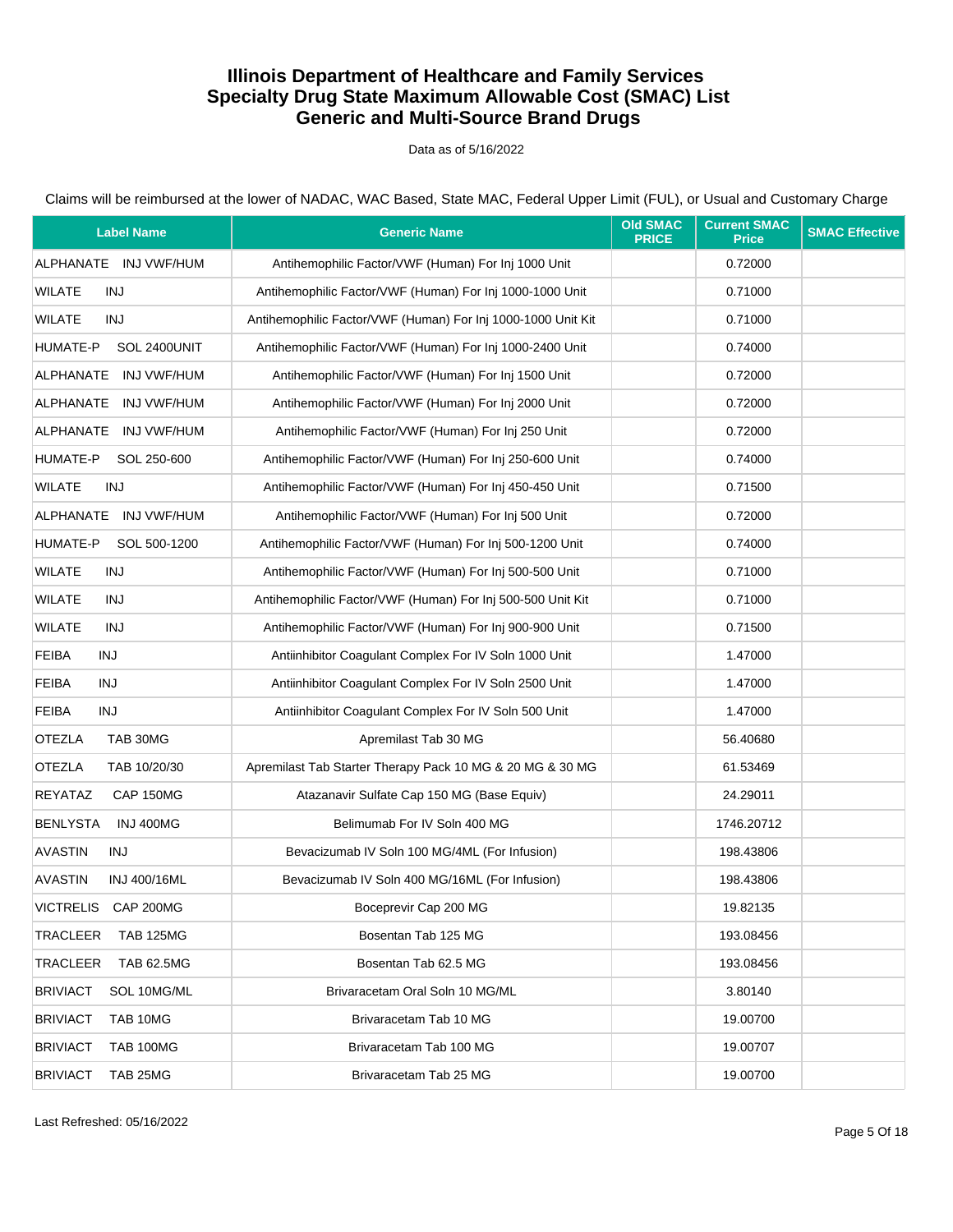Data as of 5/16/2022

| <b>Label Name</b>               | <b>Generic Name</b>                                       | <b>Old SMAC</b><br><b>PRICE</b> | <b>Current SMAC</b><br>Price | <b>SMAC Effective</b> |
|---------------------------------|-----------------------------------------------------------|---------------------------------|------------------------------|-----------------------|
| <b>BRIVIACT</b><br>TAB 50MG     | Brivaracetam Tab 50 MG                                    |                                 | 19.00707                     |                       |
| <b>BRIVIACT</b><br>TAB 75MG     | Brivaracetam Tab 75 MG                                    |                                 | 19.00700                     |                       |
| <b>CIMZIA</b><br>KIT            | Certolizumab Pegol For Inj Kit 2 X 200 MG                 |                                 | 4310.12028                   |                       |
| <b>SENSIPAR</b><br>TAB 30MG     | Cinacalcet HCl Tab 30 MG (Base Equiv)                     |                                 | 26.02878                     |                       |
| <b>ALPROLIX</b><br>INJ 1000UNIT | Coagulation Factor IX (Recomb) (rFIXFc) For Inj 1000 Unit |                                 | 2.20000                      |                       |
| <b>ALPROLIX</b><br>INJ 2000UNIT | Coagulation Factor IX (Recomb) (rFIXFc) For Inj 2000 Unit |                                 | 2.20000                      |                       |
| <b>ALPROLIX</b><br>INJ 250UNIT  | Coagulation Factor IX (Recomb) (rFIXFc) For Inj 250 Unit  |                                 | 2.20000                      |                       |
| <b>ALPROLIX</b><br>INJ 3000UNIT | Coagulation Factor IX (Recomb) (rFIXFc) For Inj 3000 Unit |                                 | 2.20000                      |                       |
| <b>ALPROLIX</b><br>INJ 4000UNIT | Coagulation Factor IX (Recomb) (rFIXFc) For Inj 4000 Unit |                                 | 2.20000                      |                       |
| <b>ALPROLIX</b><br>INJ 500UNIT  | Coagulation Factor IX (Recomb) (rFIXFc) For Inj 500 Unit  |                                 | 2.20000                      |                       |
| <b>IDELVION</b><br>SOL 1000UNIT | Coagulation Factor IX (Recomb) (rIX-FP) For Inj 1000 Unit |                                 | 3.84000                      |                       |
| <b>IDELVION</b><br>SOL 2000UNIT | Coagulation Factor IX (Recomb) (rIX-FP) For Inj 2000 Unit |                                 | 3.84000                      |                       |
| <b>IDELVION</b><br>SOL 250UNIT  | Coagulation Factor IX (Recomb) (rIX-FP) For Inj 250 Unit  |                                 | 3.84000                      |                       |
| <b>IDELVION</b><br>SOL 3500UNIT | Coaqulation Factor IX (Recomb) (rIX-FP) For Inj 3500 Unit |                                 | 3.84000                      |                       |
| <b>IDELVION</b><br>SOL 500UNIT  | Coaqulation Factor IX (Recomb) (rIX-FP) For Inj 500 Unit  |                                 | 3.84000                      |                       |
| <b>IXINITY</b><br>INJ 1000UNIT  | Coagulation Factor IX (Recombinant) For Inj 1000 Unit     |                                 | 1.09000                      |                       |
| <b>RIXUBIS</b><br>INJ 1000UNIT  | Coagulation Factor IX (Recombinant) For Inj 1000 Unit     |                                 | 0.98000                      |                       |
| <b>IXINITY</b><br>INJ 1500UNIT  | Coagulation Factor IX (Recombinant) For Inj 1500 Unit     |                                 | 1.09000                      |                       |
| <b>IXINITY</b><br>INJ 2000UNIT  | Coagulation Factor IX (Recombinant) For Inj 2000 Unit     |                                 | 1.09000                      |                       |
| <b>RIXUBIS</b><br>INJ 2000UNIT  | Coagulation Factor IX (Recombinant) For Inj 2000 Unit     |                                 | 0.98000                      |                       |
| <b>IXINITY</b><br>INJ 250UNIT   | Coagulation Factor IX (Recombinant) For Inj 250 Unit      |                                 | 1.09000                      |                       |
| <b>RIXUBIS</b><br>INJ 250 UNIT  | Coagulation Factor IX (Recombinant) For Inj 250 Unit      |                                 | 0.98000                      |                       |
| <b>IXINITY</b><br>INJ 3000UNIT  | Coagulation Factor IX (Recombinant) For Inj 3000 Unit     |                                 | 1.09000                      |                       |
| <b>RIXUBIS</b><br>INJ 3000UNIT  | Coagulation Factor IX (Recombinant) For Inj 3000 Unit     |                                 | 0.98000                      |                       |
| <b>IXINITY</b><br>INJ 500UNIT   | Coagulation Factor IX (Recombinant) For Inj 500 Unit      |                                 | 1.09000                      |                       |
| <b>RIXUBIS</b><br>INJ 500UNIT   | Coagulation Factor IX (Recombinant) For Inj 500 Unit      |                                 | 0.98000                      |                       |
| <b>BENEFIX</b><br>INJ 1000UNIT  | Coagulation Factor IX (Recombinant) For Inj Kit 1000 Unit |                                 | 1.09000                      |                       |
| <b>BENEFIX</b><br>INJ 2000UNIT  | Coaqulation Factor IX (Recombinant) For Inj Kit 2000 Unit |                                 | 1.09000                      |                       |
| <b>BENEFIX</b><br>INJ 250UNIT   | Coagulation Factor IX (Recombinant) For Inj Kit 250 Unit  |                                 | 1.09000                      |                       |
| <b>BENEFIX</b><br>INJ 3000UNIT  | Coagulation Factor IX (Recombinant) For Inj Kit 3000 Unit |                                 | 1.09000                      |                       |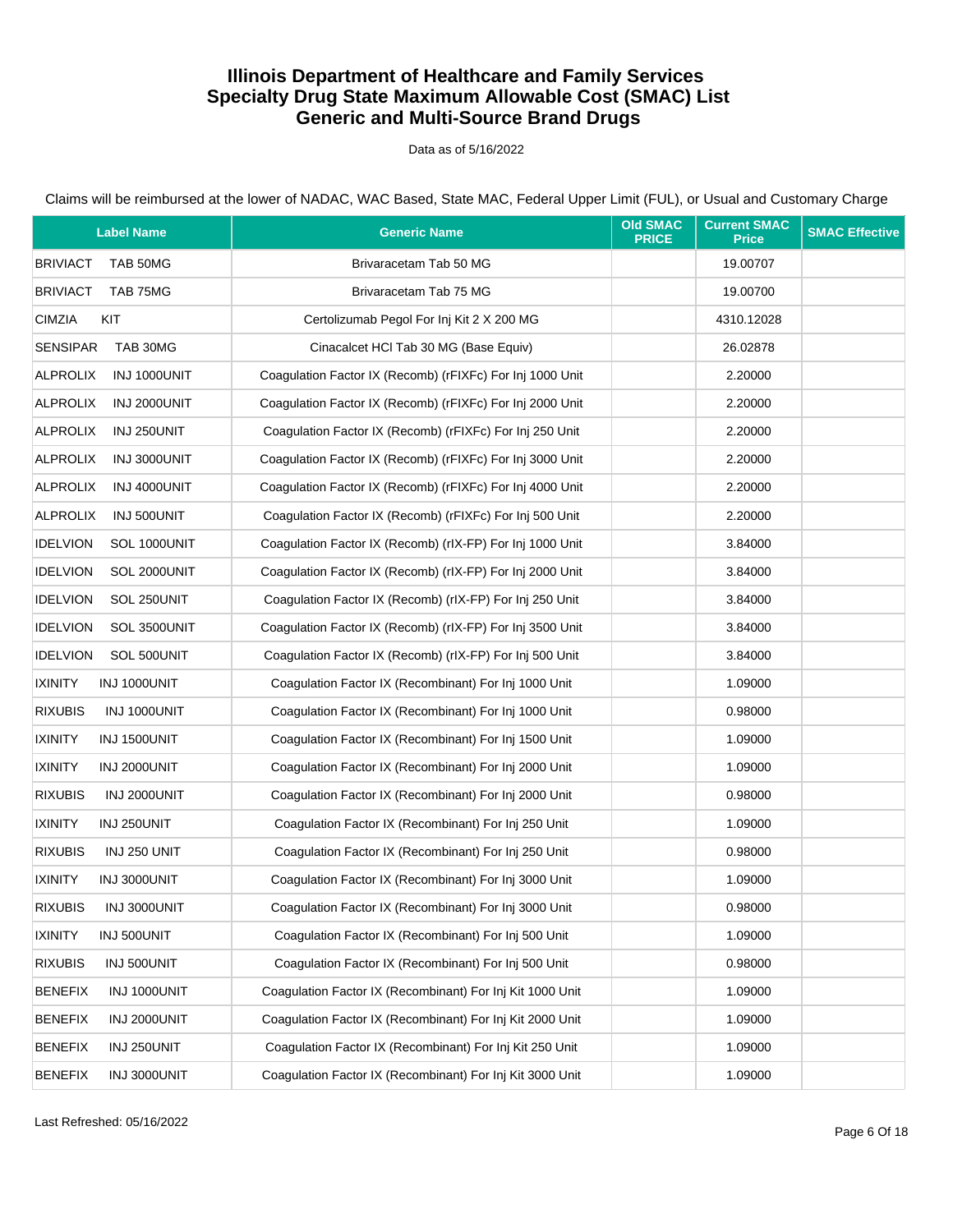Data as of 5/16/2022

| <b>Label Name</b>                     | <b>Generic Name</b>                                          | <b>Old SMAC</b><br><b>PRICE</b> | <b>Current SMAC</b><br><b>Price</b> | <b>SMAC Effective</b> |
|---------------------------------------|--------------------------------------------------------------|---------------------------------|-------------------------------------|-----------------------|
| <b>BENEFIX</b><br>INJ 500UNIT         | Coaqulation Factor IX (Recombinant) For Inj Kit 500 Unit     |                                 | 1.09000                             |                       |
| ALPHANINE SD INJ 1000UNIT             | Coagulation Factor IX For Inj 1000 Unit                      |                                 | 0.68500                             |                       |
| <b>MONONINE</b><br>INJ 1000UNIT       | Coagulation Factor IX For Inj 1000 Unit                      |                                 | 0.85000                             |                       |
| ALPHANINE SD INJ 1500UNIT             | Coagulation Factor IX For Inj 1500 Unit                      |                                 | 0.68500                             |                       |
| <b>MONONINE</b><br>INJ 250UNIT        | Coaqulation Factor IX For Inj 250 Unit                       |                                 | 0.85000                             |                       |
| ALPHANINE SD INJ 500UNIT              | Coagulation Factor IX For Inj 500 Unit                       |                                 | 0.68500                             |                       |
| <b>MONONINE</b><br>INJ 500UNIT        | Coagulation Factor IX For Inj 500 Unit                       |                                 | 0.85000                             |                       |
| <b>REBINYN</b><br>SOL 1000UNIT        | Coagulation Factor IX Recomb Glycopegylated For Inj 1000 Unt |                                 | 1.30000                             |                       |
| <b>REBINYN</b><br>SOL 2000UNIT        | Coagulation Factor IX Recomb Glycopegylated For Inj 2000 Unt |                                 | 1.30000                             |                       |
| <b>REBINYN</b><br>SOL 500UNIT         | Coagulation Factor IX Recomb Glycopegylated For Inj 500 Unt  |                                 | 1.30000                             |                       |
| SEVENFACT INJ1MG                      | Coagulation Factor VIIa (Recom)-jncw For Inj 1 MG (1000 MCG) |                                 | 1.50000                             |                       |
| SEVENFACT INJ 5MG                     | Coagulation Factor VIIa (Recom)-incw For Inj 5 MG (5000 MCG) |                                 | 1.50000                             |                       |
| NOVOSEVEN RT INJ 1MG                  | Coaqulation Factor VIIa (Recomb) For Inj 1 MG (1000 MCG)     |                                 | 1.50000                             |                       |
| NOVOSEVEN RT INJ 2MG                  | Coagulation Factor VIIa (Recomb) For Inj 2 MG (2000 MCG)     |                                 | 1.50000                             |                       |
| NOVOSEVEN RT INJ 5MG                  | Coagulation Factor VIIa (Recomb) For Inj 5 MG (5000 MCG)     |                                 | 1.50000                             |                       |
| NOVOSEVEN RT INJ 8MG                  | Coagulation Factor VIIa (Recomb) For Inj 8 MG (8000 MCG)     |                                 | 1.50000                             |                       |
| COAGADEX<br>INJ 250UNIT               | Coagulation Factor X (Human) For Inj 250 Unit                |                                 | 6.00000                             |                       |
| <b>COAGADEX</b><br>INJ 500UNIT        | Coagulation Factor X (Human) For Inj 500 Unit                |                                 | 6.00000                             |                       |
| <b>TRETTEN</b><br>INJ                 | Coagulation Factor XIII A-Subunit For Inj 2000-3125 Unit     |                                 | 10.24000                            |                       |
| <b>TAFINLAR</b><br>CAP 50MG           | Dabrafenib Mesylate Cap 50 MG (Base Equivalent)              |                                 | 67.15563                            |                       |
| <b>ZINBRYTA</b><br>INJ 150MG/ML       | Daclizumab Soln Prefilled Syringe 150 MG/ML                  |                                 | 6805.99668                          |                       |
| AMPYRA<br>TAB 10MG                    | Dalfampridine Tab ER 12HR 10 MG                              |                                 | 44.68504                            |                       |
| <b>FRAGMIN</b><br>INJ 10000/ML        | Dalteparin Sodium Inj 10000 Unit/ML                          |                                 | 81.75168                            |                       |
| <b>FRAGMIN</b><br><b>INJ 12500UNT</b> | Dalteparin Sodium Inj 12500 Unit/0.5ML                       |                                 | 204.37920                           |                       |
| <b>FRAGMIN</b><br><b>INJ 15000UNT</b> | Dalteparin Sodium Inj 15000 Unit/0.6ML                       |                                 | 204.36260                           |                       |
| <b>FRAGMIN</b><br><b>INJ 18000UNT</b> | Dalteparin Sodium Inj 18000 Unit/0.72ML                      |                                 | 204.37366                           |                       |
| <b>FRAGMIN</b><br>INJ 2500/0.2        | Dalteparin Sodium Inj 2500 Unit/0.2ML                        |                                 | 125.99400                           |                       |
| <b>FRAGMIN</b><br>INJ 25000/ML        | Dalteparin Sodium Inj 25000 Unit/ML                          |                                 | 184.90740                           |                       |
| <b>FRAGMIN</b><br>INJ 5000/0.2        | Dalteparin Sodium Inj 5000 Unit/0.2ML                        |                                 | 204.37920                           |                       |
| <b>FRAGMIN</b><br>INJ 7500/0.3        | Dalteparin Sodium Inj 7500 Unit/0.3ML                        |                                 | 204.37920                           |                       |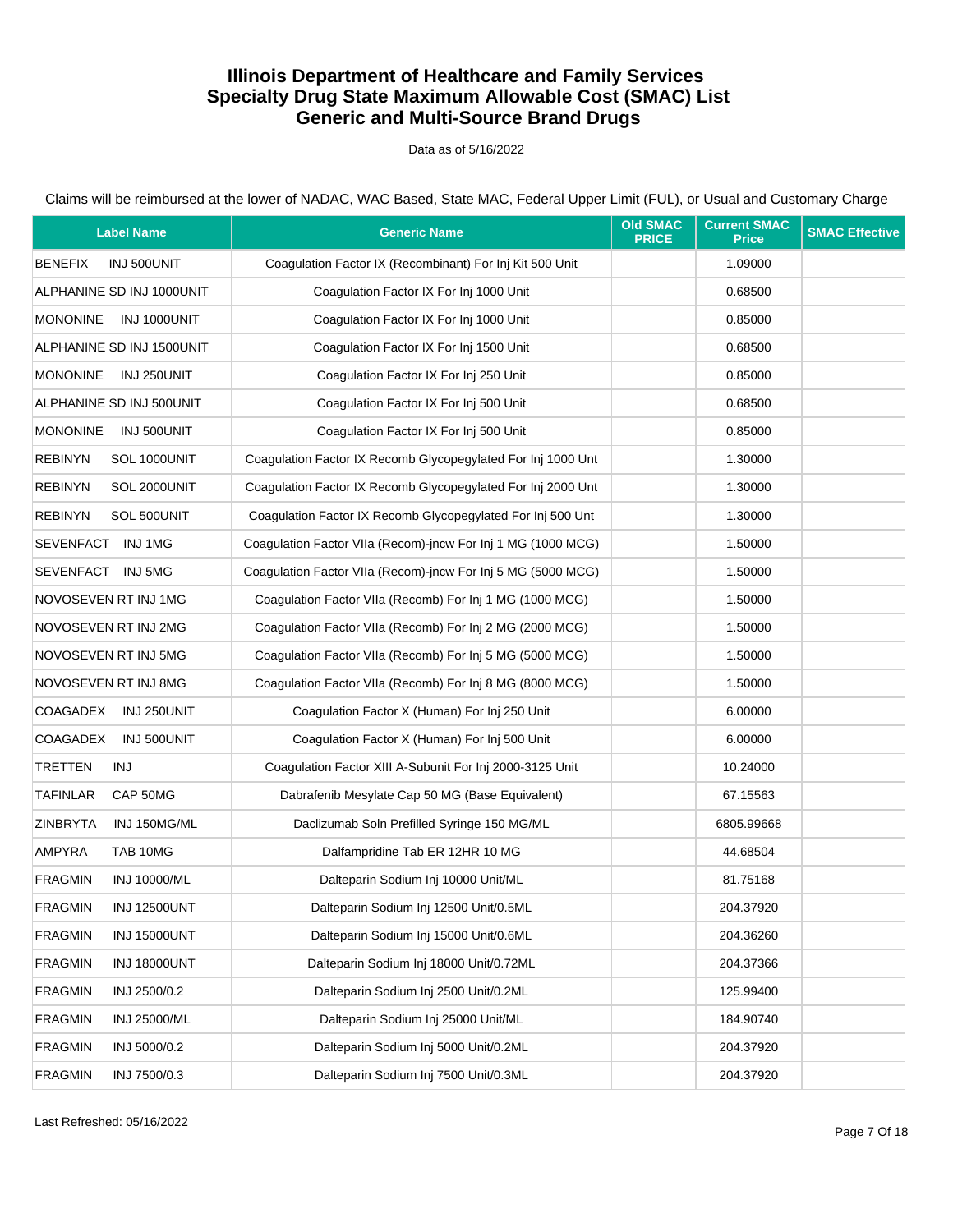Data as of 5/16/2022

| <b>Label Name</b>                 |                     | <b>Generic Name</b>                                       | <b>Old SMAC</b><br><b>PRICE</b> | <b>Current SMAC</b><br><b>Price</b> | <b>SMAC Effective</b> |
|-----------------------------------|---------------------|-----------------------------------------------------------|---------------------------------|-------------------------------------|-----------------------|
| <b>FRAGMIN</b>                    | <b>INJ 95000UNT</b> | Dalteparin Sodium Inj 95000 Unit/3.8ML                    |                                 | 184.90740                           |                       |
| ARANESP                           | INJ 100MCG          | Darbepoetin Alfa Soln Inj 100 MCG/ML                      |                                 | 770.90400                           |                       |
| ARANESP                           | INJ 150MCG          | Darbepoetin Alfa Soln Inj 150 MCG/0.75ML                  |                                 | 1483.64160                          |                       |
| ARANESP                           | INJ 200MCG          | Darbepoetin Alfa Soln Inj 200 MCG/ML                      |                                 | 1541.80800                          |                       |
| ARANESP                           | INJ 25MCG           | Darbepoetin Alfa Soln Inj 25 MCG/ML                       |                                 | 192.72600                           |                       |
| ARANESP                           | INJ 300MCG          | Darbepoetin Alfa Soln Inj 300 MCG/ML                      |                                 | 2312.71200                          |                       |
| ARANESP                           | INJ 40MCG           | Darbepoetin Alfa Soln Inj 40 MCG/ML                       |                                 | 308.36160                           |                       |
| ARANESP                           | INJ 60MCG           | Darbepoetin Alfa Soln Inj 60 MCG/ML                       |                                 | 462.54240                           |                       |
| ARANESP                           | INJ 100MCG          | Darbepoetin Alfa Soln Prefilled Syringe 100 MCG/0.5ML     |                                 | 1541.80800                          |                       |
| ARANESP                           | INJ 150MCG          | Darbepoetin Alfa Soln Prefilled Syringe 150 MCG/0.3ML     |                                 | 3854.52000                          |                       |
| ARANESP                           | INJ 200MCG          | Darbepoetin Alfa Soln Prefilled Syringe 200 MCG/0.4ML     |                                 | 3854.52000                          |                       |
| ARANESP                           | INJ 25MCG           | Darbepoetin Alfa Soln Prefilled Syringe 25 MCG/0.42ML     |                                 | 458.87142                           |                       |
| ARANESP                           | INJ 300MCG          | Darbepoetin Alfa Soln Prefilled Syringe 300 MCG/0.6ML     |                                 | 3854.52000                          |                       |
| ARANESP                           | INJ 40MCG           | Darbepoetin Alfa Soln Prefilled Syringe 40 MCG/0.4ML      |                                 | 770.90400                           |                       |
| ARANESP                           | INJ 500MCG          | Darbepoetin Alfa Soln Prefilled Syringe 500 MCG/ML        |                                 | 3854.52000                          |                       |
| ARANESP                           | INJ 60MCG           | Darbepoetin Alfa Soln Prefilled Syringe 60 MCG/0.3ML      |                                 | 1541.80800                          |                       |
| <b>PREZISTA</b>                   | <b>TAB 400MG</b>    | Darunavir Ethanolate Tab 400 MG (Base Equiv)              |                                 | 20.88545                            |                       |
| <b>PREZISTA</b>                   | TAB 600MG           | Darunavir Ethanolate Tab 600 MG (Base Equiv)              |                                 | 28.04902                            |                       |
| JADENU<br><b>TAB 180MG</b>        |                     | Deferasirox Tab 180 MG                                    |                                 | 84.11718                            |                       |
| JADENU<br>TAB 360MG               |                     | Deferasirox Tab 360 MG                                    |                                 | 168.23104                           |                       |
| JADENU<br>TAB 90MG                |                     | Deferasirox Tab 90 MG                                     |                                 | 42.05942                            |                       |
| <b>EXJADE</b><br><b>TAB 125MG</b> |                     | Deferasirox Tab For Oral Susp 125 MG                      |                                 | 42.05942                            |                       |
| <b>EXJADE</b><br><b>TAB 250MG</b> |                     | Deferasirox Tab For Oral Susp 250 MG                      |                                 | 84.11718                            |                       |
| EXJADE<br>TAB 500MG               |                     | Deferasirox Tab For Oral Susp 500 MG                      |                                 | 168.23104                           |                       |
| FERRIPROX TAB 500MG               |                     | Deferiprone Tab 500 MG                                    |                                 | 63.37618                            |                       |
| <b>FIRMAGON</b>                   | INJ 80MG            | Degarelix Acetate For Inj 80 MG (Base Equiv)              |                                 | 486.49620                           |                       |
| <b>XGEVA</b><br><b>INJ</b>        |                     | Denosumab Inj 120 MG/1.7ML                                |                                 | 1338.00296                          |                       |
| TECFIDERA                         | CAP 120MG           | Dimethyl Fumarate Capsule Delayed Release 120 MG          |                                 | 129.60806                           |                       |
| <b>TECFIDERA</b>                  | CAP 240MG           | Dimethyl Fumarate Capsule Delayed Release 240 MG          |                                 | 129.60367                           |                       |
| <b>TECFIDERA</b>                  | <b>MIS STARTER</b>  | Dimethyl Fumarate Capsule DR Starter Pack 120 MG & 240 MG |                                 | 129.60367                           |                       |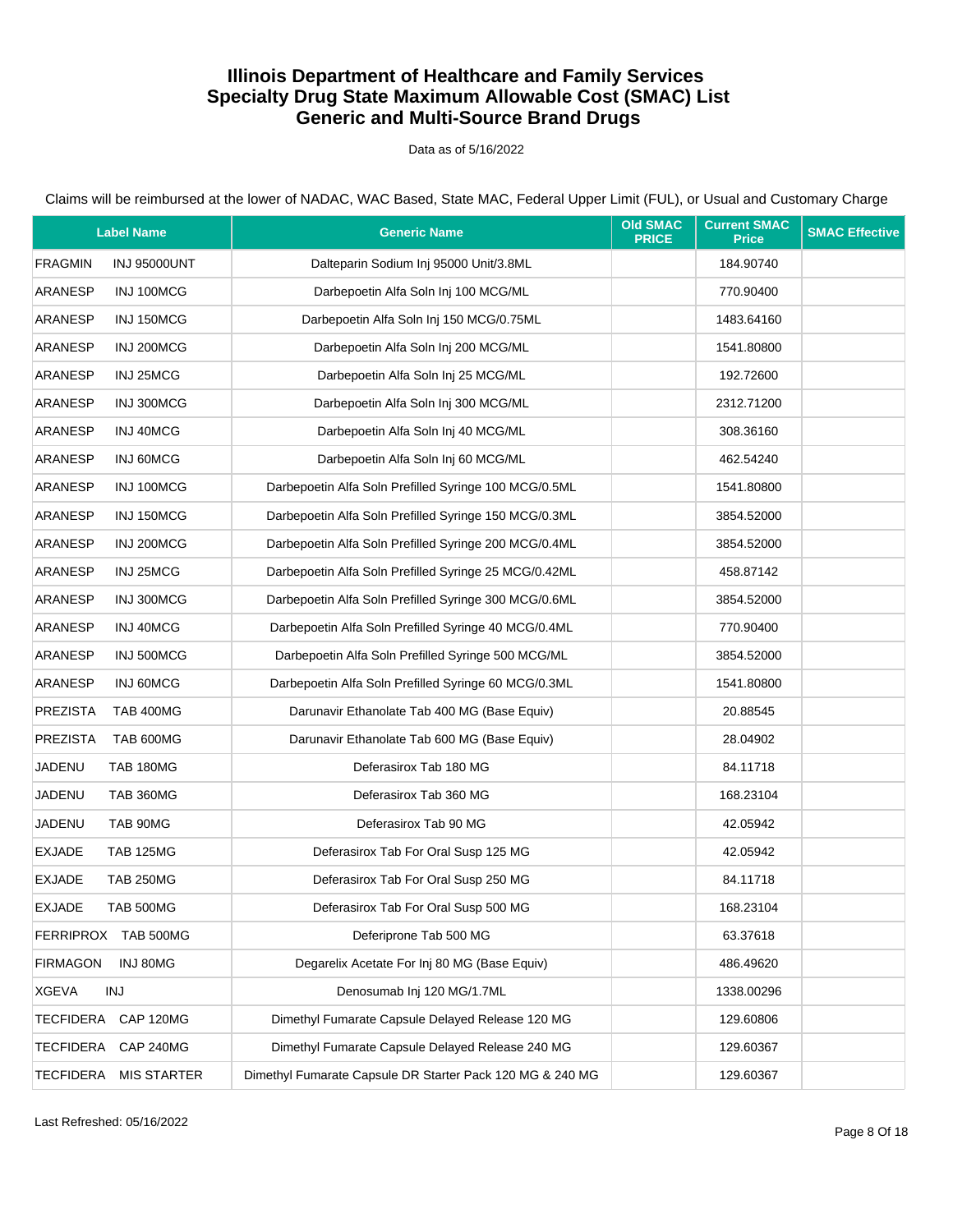Data as of 5/16/2022

Claims will be reimbursed at the lower of NADAC, WAC Based, State MAC, Federal Upper Limit (FUL), or Usual and Customary Charge

| <b>Label Name</b>                  | <b>Generic Name</b>                                        | <b>Old SMAC</b><br><b>PRICE</b> | <b>Current SMAC</b><br><b>Price</b> | <b>SMAC Effective</b> |
|------------------------------------|------------------------------------------------------------|---------------------------------|-------------------------------------|-----------------------|
| <b>TIVICAY</b><br>TAB 50MG         | Dolutegravir Sodium Tab 50 MG (Base Equiv)                 |                                 | 57.78426                            |                       |
| PULMOZYME SOL 1MG/ML               | Dornase Alfa Inhal Soln 2.5 MG/2.5ML                       |                                 | 44.43000                            |                       |
| TRULICITY INJ 0.75/0.5             | Dulaglutide Soln Pen-injector 0.75 MG/0.5ML                |                                 | 378.18120                           |                       |
| TRULICITY<br>INJ 1.5/0.5           | Dulaglutide Soln Pen-injector 1.5 MG/0.5ML                 |                                 | 430.87000                           |                       |
| PROMACTA<br><b>TAB 12.5MG</b>      | Eltrombopag Olamine Tab 12.5 MG (Base Equiv)               |                                 | 163.55880                           |                       |
| <b>PROMACTA</b><br>TAB 25MG        | Eltrombopag Olamine Tab 25 MG (Base Equiv)                 |                                 | 163.55880                           |                       |
| <b>PROMACTA</b><br>TAB 50MG        | Eltrombopag Olamine Tab 50 MG (Base Equiv)                 |                                 | 295.98920                           |                       |
| <b>VITEKTA</b><br><b>TAB 150MG</b> | Elvitegravir Tab 150 MG                                    |                                 | 39.98774                            |                       |
| <b>VITEKTA</b><br>TAB 85MG         | Elvitegravir Tab 85 MG                                     |                                 | 39.98774                            |                       |
| <b>EMTRIVA</b><br>CAP 200MG        | Emtricitabine Caps 200 MG                                  |                                 | 17.81246                            |                       |
| <b>COMPLERA</b><br>TAB             | Emtricitabine-Rilpivirine-Tenofovir DF Tab 200-25-300 MG   |                                 | 93.36272                            |                       |
| <b>TRUVADA</b><br>TAB              | Emtricitabine-Tenofovir Disoproxil Fumarate Tab 200-300 MG |                                 | 58.36228                            |                       |
| TRUVADA<br>TAB 200-300             | Emtricitabine-Tenofovir Disoproxil Fumarate Tab 200-300 MG |                                 | 58.36228                            |                       |
| ENTECAVIR TAB 0.5MG                | Entecavir Tab 0.5 MG                                       |                                 | 0.69967                             |                       |
| ENTECAVIR TAB 1MG                  | Entecavir Tab 1 MG                                         |                                 | 1.61346                             |                       |
| <b>TARCEVA</b><br><b>TAB 100MG</b> | Erlotinib HCl Tab 100 MG (Base Equivalent)                 |                                 | 248.07106                           |                       |
| <b>TARCEVA</b><br><b>TAB 150MG</b> | Erlotinib HCl Tab 150 MG (Base Equivalent)                 |                                 | 280.58648                           |                       |
| <b>AFINITOR</b><br>TAB 10MG        | Everolimus Tab 10 MG                                       |                                 | 558.67632                           |                       |
| <b>AFINITOR</b><br>TAB 5MG         | Everolimus Tab 5 MG                                        |                                 | 558.71011                           |                       |
| AFINITOR DIS TAB 2MG               | Everolimus Tab for Oral Susp 2 MG                          |                                 | 531.48552                           |                       |
| AFINITOR DIS TAB 3MG               | Everolimus Tab for Oral Susp 3 MG                          |                                 | 536.80878                           |                       |
| AFINITOR DIS TAB 5MG               | Everolimus Tab for Oral Susp 5 MG                          |                                 | 558.71011                           |                       |
| PROFILNINE INJ 1000UNIT            | Factor IX Complex For Inj 1000 Unit                        |                                 | 0.58220                             |                       |
| PROFILNINE INJ 1500UNIT            | Factor IX Complex For Inj 1500 Unit                        |                                 | 0.58220                             |                       |
| <b>BEBULIN</b><br>INJ 200-1200     | Factor IX Complex For Inj 200-1200 Unit                    |                                 | 0.90350                             |                       |
| PROFILNINE INJ 500UNIT             | Factor IX Complex For Inj 500 Unit                         |                                 | 0.58220                             |                       |
| <b>CORIFACT</b><br>KIT             | Factor XIII Concentrate (Human) For Inj Kit 1000-1600 Unit |                                 | 6.76000                             |                       |
| <b>DIFICID</b><br><b>TAB 200MG</b> | Fidaxomicin Tab 200 MG                                     |                                 | 192.51684                           |                       |
| <b>NEUPOGEN</b><br>INJ 300MCG      | Filgrastim Inj 300 MCG/ML                                  |                                 | 313.57068                           |                       |
| INJ 480MCG<br><b>NEUPOGEN</b>      | Filgrastim Inj 480 MCG/1.6ML (300 MCG/ML)                  |                                 | 312.07792                           |                       |

Last Refreshed: 05/16/2022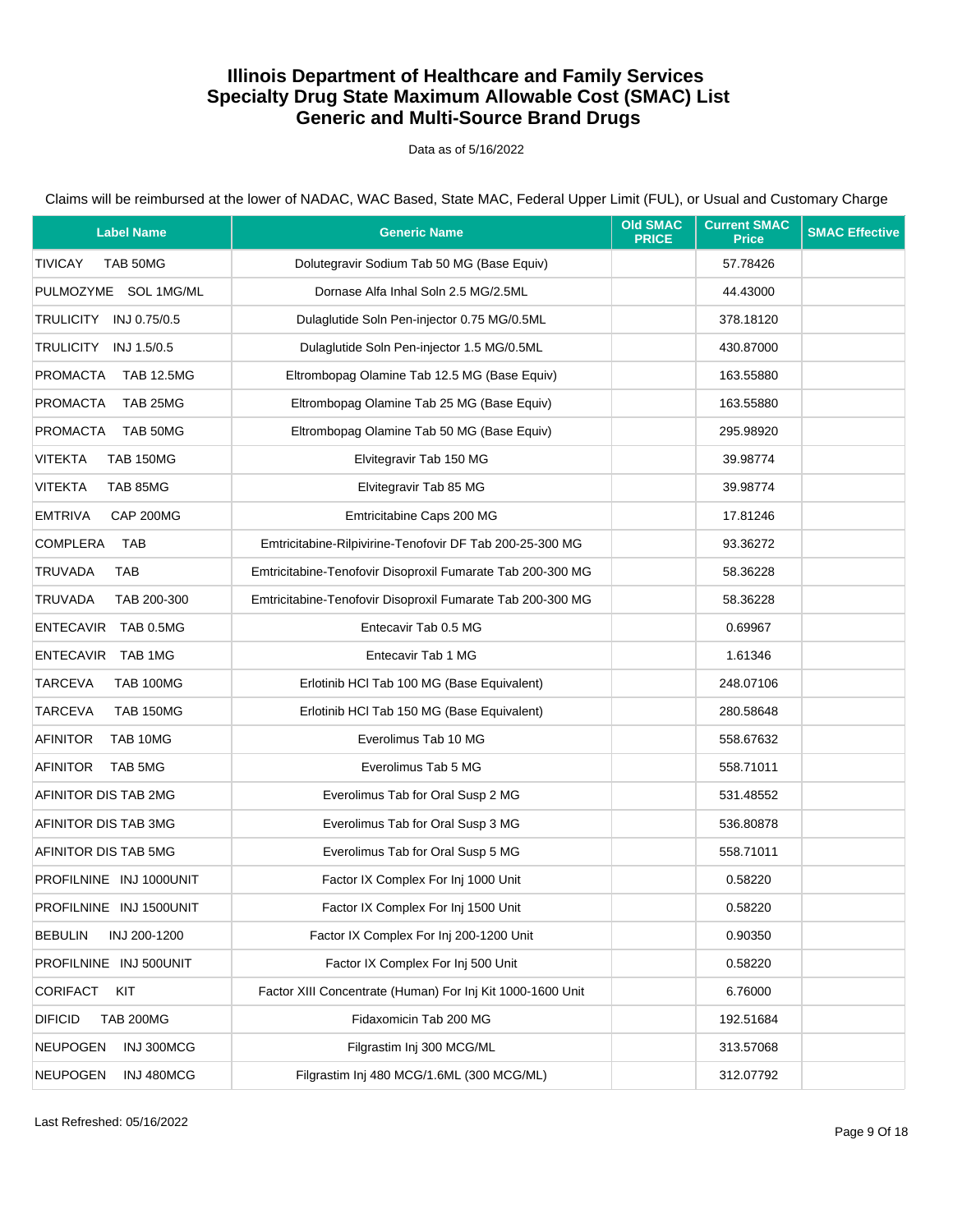Data as of 5/16/2022

| <b>Label Name</b>                   | <b>Generic Name</b>                                          | <b>Old SMAC</b><br><b>PRICE</b> | <b>Current SMAC</b><br><b>Price</b> | <b>SMAC Effective</b> |
|-------------------------------------|--------------------------------------------------------------|---------------------------------|-------------------------------------|-----------------------|
| <b>NEUPOGEN</b><br>INJ 300/0.5      | Filgrastim Soln Prefilled Syringe 300 MCG/0.5ML              |                                 | 664.74036                           |                       |
| NEUPOGEN<br>INJ 480/0.8             | Filgrastim Soln Prefilled Syringe 480 MCG/0.8ML (600 MCG/ML) |                                 | 636.01204                           |                       |
| <b>GILENYA</b><br>CAP 0.5MG         | Fingolimod HCl Cap 0.5 MG (Base Equiv)                       |                                 | 272.59325                           |                       |
| <b>COPAXONE</b><br>INJ 40MG/ML      | Glatiramer Acetate Soln Prefilled Syringe 40 MG/ML           |                                 | 484.05600                           |                       |
| <b>SIMPONI</b><br>INJ 50/0.5ML      | Golimumab Subcutaneous Soln Auto-injector 50 MG/0.5ML        |                                 | 9579.56784                          |                       |
| <b>SIMPONI</b><br>INJ 50/0.5ML      | Golimumab Subcutaneous Soln Prefilled Syringe 50 MG/0.5ML    |                                 | 9579.56784                          |                       |
| <b>ZOLADEX</b><br><b>IMP 10.8MG</b> | Goserelin Acetate Implant 10.8 MG                            |                                 | 1898.12700                          |                       |
| <b>ZOLADEX</b><br>IMP 3.6MG         | Goserelin Acetate Implant 3.6 MG                             |                                 | 667.42180                           |                       |
| <b>VANTAS</b><br>KIT 50MG           | Histrelin Acetate Implant Kit 50 MG                          |                                 | 4211.40672                          |                       |
| <b>ZEVALIN</b><br><b>KIT Y-90</b>   | Ibritumomab Tiuxetan for Yttrium-90 (Y-90) Kit 3.2 MG/2ML    |                                 | 43608.24900                         |                       |
| <b>VENTAVIS</b><br>SOL 10MCG/ML     | Iloprost Inhalation Solution 10 MCG/ML                       |                                 | 134.16120                           |                       |
| <b>VENTAVIS</b><br>SOL 20MCG/ML     | Iloprost Inhalation Solution 20 MCG/ML                       |                                 | 134.16120                           |                       |
| <b>GLEEVEC</b><br>TAB 400MG         | Imatinib Mesylate Tab 400 MG (Base Equivalent)               |                                 | 336.06467                           |                       |
| <b>IMATINIB MES TAB 400MG</b>       | Imatinib Mesylate Tab 400 MG (Base Equivalent)               |                                 | 3.95500                             |                       |
| GAMMAGARD INJ1GM/10ML               | Immune Globulin (Human) IV or Subcutaneous Soln 1 GM/10ML    |                                 | 8.89895                             |                       |
| GAMMAKED<br>INJ 1GM/10ML            | Immune Globulin (Human) IV or Subcutaneous Soln 1 GM/10ML    |                                 | 8.89895                             |                       |
| GAMUNEX-C INJ 1GM/10ML              | Immune Globulin (Human) IV or Subcutaneous Soln 1 GM/10ML    |                                 | 8.89895                             |                       |
| GAMMAGARD<br><b>INJ 10GM/100</b>    | Immune Globulin (Human) IV or Subcutaneous Soln 10 GM/100ML  |                                 | 8.89895                             |                       |
| GAMMAKED<br><b>INJ 10GM/100</b>     | Immune Globulin (Human) IV or Subcutaneous Soln 10 GM/100ML  |                                 | 8.89895                             |                       |
| GAMUNEX-C<br><b>INJ 10GM/100</b>    | Immune Globulin (Human) IV or Subcutaneous Soln 10 GM/100ML  |                                 | 8.89895                             |                       |
| GAMMAGARD<br><b>INJ 2.5GM/25</b>    | Immune Globulin (Human) IV or Subcutaneous Soln 2.5 GM/25ML  |                                 | 8.89895                             |                       |
| GAMMAKED<br>INJ 2.5GM/25            | Immune Globulin (Human) IV or Subcutaneous Soln 2.5 GM/25ML  |                                 | 8.89895                             |                       |
| GAMUNEX-C INJ 2.5GM/25              | Immune Globulin (Human) IV or Subcutaneous Soln 2.5 GM/25ML  |                                 | 8.89895                             |                       |
| GAMMAGARD<br>INJ 20GM/200           | Immune Globulin (Human) IV or Subcutaneous Soln 20 GM/200ML  |                                 | 8.89895                             |                       |
| GAMMAKED<br><b>INJ 20GM/200</b>     | Immune Globulin (Human) IV or Subcutaneous Soln 20 GM/200ML  |                                 | 8.89895                             |                       |
| GAMUNEX-C<br><b>INJ 20GM/200</b>    | Immune Globulin (Human) IV or Subcutaneous Soln 20 GM/200ML  |                                 | 8.89895                             |                       |
| GAMMAGARD<br>INJ 30GM/300           | Immune Globulin (Human) IV or Subcutaneous Soln 30 GM/300ML  |                                 | 8.89895                             |                       |
| GAMUNEX-C<br><b>INJ 40/400ML</b>    | Immune Globulin (Human) IV or Subcutaneous Soln 40 GM/400ML  |                                 | 8.04000                             |                       |
| GAMMAGARD<br>INJ 5GM/50ML           | Immune Globulin (Human) IV or Subcutaneous Soln 5 GM/50ML    |                                 | 8.89895                             |                       |
| GAMMAKED<br>INJ 5GM/50ML            | Immune Globulin (Human) IV or Subcutaneous Soln 5 GM/50ML    |                                 | 8.89895                             |                       |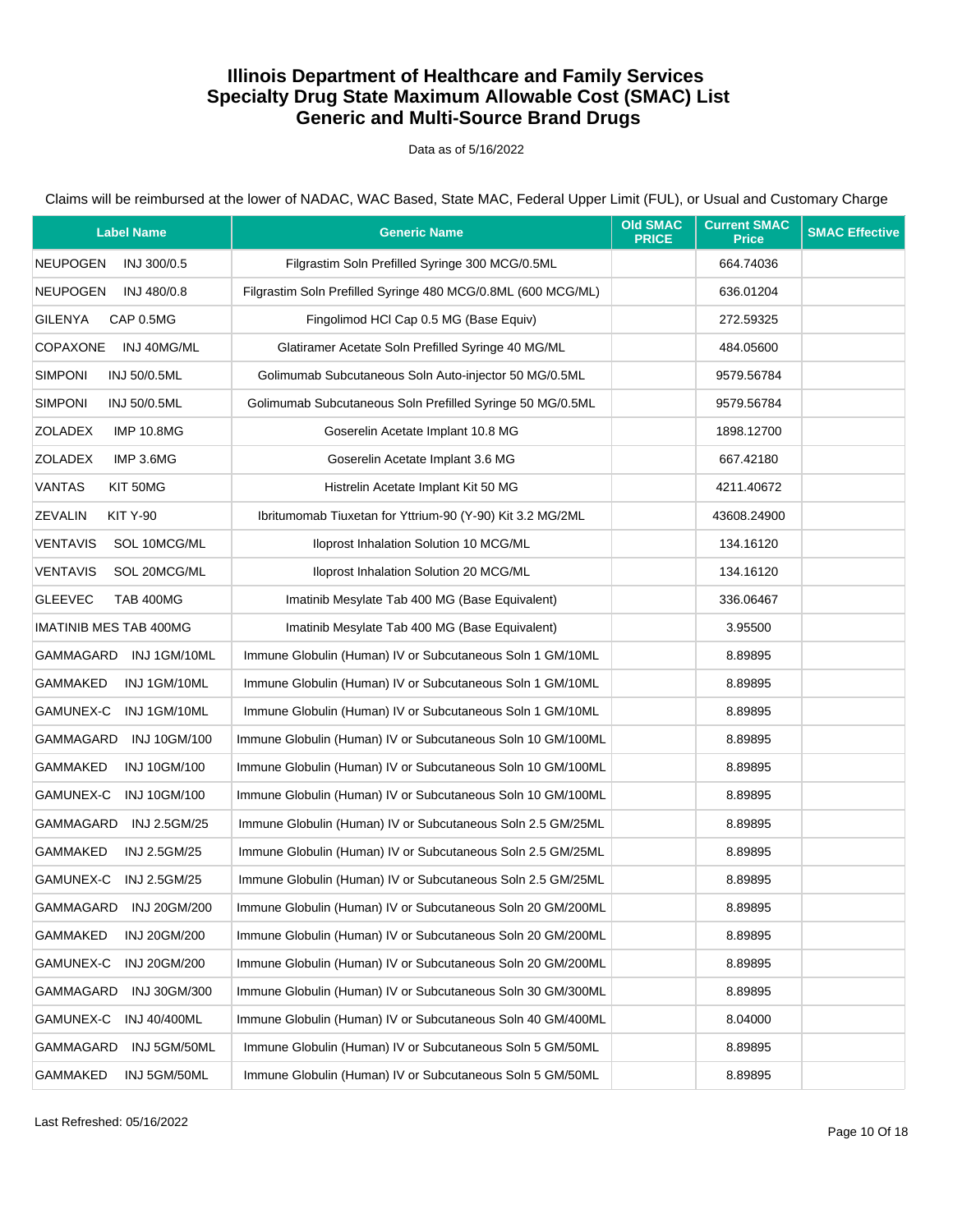Data as of 5/16/2022

| <b>Label Name</b>                     | <b>Generic Name</b>                                          | <b>Old SMAC</b><br><b>PRICE</b> | <b>Current SMAC</b><br><b>Price</b> | <b>SMAC Effective</b> |
|---------------------------------------|--------------------------------------------------------------|---------------------------------|-------------------------------------|-----------------------|
| GAMUNEX-C INJ 5GM/50ML                | Immune Globulin (Human) IV or Subcutaneous Soln 5 GM/50ML    |                                 | 8.89895                             |                       |
| FLEBOGAMMA INJ DIF 5%                 | Immune Globulin (Human) IV Soln 0.5 GM/10ML                  |                                 | 6.91373                             |                       |
| <b>GAMUNEX</b><br><b>INJ 10%</b>      | Immune Globulin (Human) IV Soln 10 GM/100ML                  |                                 | 8.31000                             |                       |
| <b>OCTAGAM</b><br>INJ 10/100ML        | Immune Globulin (Human) IV Soln 10 GM/100ML                  |                                 | 8.31000                             |                       |
| FLEBOGAMMA INJ 10/200ML               | Immune Globulin (Human) IV Soln 10 GM/200ML                  |                                 | 7.59101                             |                       |
| GAMMAPLEX INJ 10GM                    | Immune Globulin (Human) IV Soln 10 GM/200ML                  |                                 | 7.59101                             |                       |
| <b>OCTAGAM</b><br>INJ 10GM            | Immune Globulin (Human) IV Soln 10 GM/200ML                  |                                 | 7.59101                             |                       |
| FLEBOGAMMA INJ DIF 5%                 | Immune Globulin (Human) IV Soln 2.5 GM/50ML                  |                                 | 6.91373                             |                       |
| GAMMAPLEX INJ 2.5GM                   | Immune Globulin (Human) IV Soln 2.5 GM/50ML                  |                                 | 6.91373                             |                       |
| <b>OCTAGAM</b><br><b>INJ 2.5GM</b>    | Immune Globulin (Human) IV Soln 2.5 GM/50ML                  |                                 | 6.91373                             |                       |
| <b>GAMUNEX</b><br><b>INJ 10%</b>      | Immune Globulin (Human) IV Soln 20 GM/200ML                  |                                 | 8.31000                             |                       |
| <b>OCTAGAM</b><br><b>INJ 20/200ML</b> | Immune Globulin (Human) IV Soln 20 GM/200ML                  |                                 | 8.31000                             |                       |
| FLEBOGAMMA INJ 20/400ML               | Immune Globulin (Human) IV Soln 20 GM/400ML                  |                                 | 7.59101                             |                       |
| GAMMAPLEX INJ 20GM                    | Immune Globulin (Human) IV Soln 20 GM/400ML                  |                                 | 7.59101                             |                       |
| FLEBOGAMMA INJ DIF 5%                 | Immune Globulin (Human) IV Soln 5 GM/100ML                   |                                 | 7.59101                             |                       |
| GAMMAPLEX INJ 5GM                     | Immune Globulin (Human) IV Soln 5 GM/100ML                   |                                 | 7.59101                             |                       |
| <b>OCTAGAM</b><br>INJ 5GM             | Immune Globulin (Human) IV Soln 5 GM/100ML                   |                                 | 7.59101                             |                       |
| <b>OCTAGAM</b><br>INJ 5GM/50ML        | Immune Globulin (Human) IV Soln 5 GM/50ML                    |                                 | 8.31000                             |                       |
| <b>HIZENTRA</b><br>INJ 1GM/5ML        | Immune Globulin (Human) Subcutaneous Inj 1 GM/5ML            |                                 | 19.22200                            |                       |
| <b>HIZENTRA</b><br>INJ 2GM/10ML       | Immune Globulin (Human) Subcutaneous Inj 2 GM/10ML           |                                 | 19.00000                            |                       |
| <b>HIZENTRA</b><br>INJ 4GM/20ML       | Immune Globulin (Human) Subcutaneous Inj 4 GM/20ML           |                                 | 19.22200                            |                       |
| <b>REMICADE</b><br>INJ 100MG          | Infliximab For IV Inj 100 MG                                 |                                 | 1067.19408                          |                       |
| REBIF REBIDO INJ TITRATN              | Interferon Beta-1a Auto-inj 6X8.8 MCG/0.2ML & 6X22 MCG/0.5ML |                                 | 1804.09749                          |                       |
| <b>AVONEX</b><br>KIT 30MCG            | Interferon Beta-1a For IM Inj Kit 30MCG (33MCG/Vial)         |                                 | 1724.51175                          |                       |
| AVONEX PEN KIT 30MCG                  | Interferon Beta-1a IM Auto-Injector Kit 30 MCG/0.5ML         |                                 | 6898.04700                          |                       |
| AVONEX PREFL KIT 30MCG                | Interferon Beta-1a IM Prefilled Syringe Kit 30 MCG/0.5ML     |                                 | 6898.04700                          |                       |
| <b>REBIF TITRTN INJ PACK</b>          | Interferon Beta-1a Pref Syr 6X8.8 MCG/0.2ML & 6X22 MCG/0.5ML |                                 | 1804.09749                          |                       |
| REBIF REBIDO INJ 22/0.5               | Interferon Beta-1a Soln Auto-Inj 22 MCG/0.5ML                |                                 | 1262.86824                          |                       |
| REBIF REBIDO INJ 44/0.5               | Interferon Beta-1a Soln Auto-inj 44 MCG/0.5ML                |                                 | 1262.86824                          |                       |
| <b>REBIF</b><br>INJ 22/0.5            | Interferon Beta-1a Soln Pref Syr 22 MCG/0.5ML                |                                 | 1262.86824                          |                       |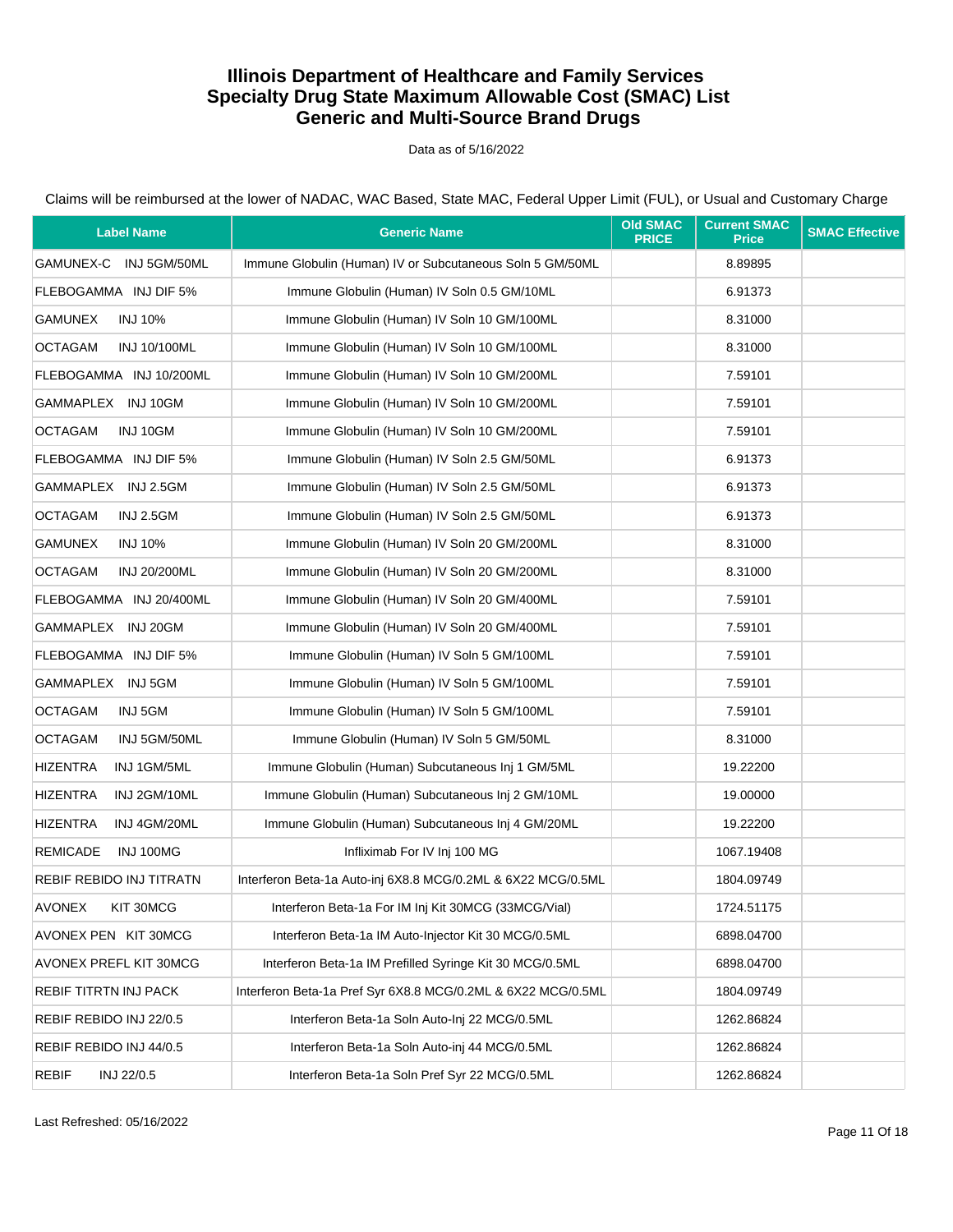Data as of 5/16/2022

| <b>Label Name</b>                     | <b>Generic Name</b>                                          | <b>Old SMAC</b><br><b>PRICE</b> | <b>Current SMAC</b><br><b>Price</b> | <b>SMAC Effective</b> |
|---------------------------------------|--------------------------------------------------------------|---------------------------------|-------------------------------------|-----------------------|
| REBIF<br>INJ 44/0.5                   | Interferon Beta-1a Soln Pref Syr 44 MCG/0.5ML                |                                 | 1262.86824                          |                       |
| BETASERON INJ 0.3MG                   | Interferon Beta-1b For Inj Kit 0.3 MG                        |                                 | 540.46161                           |                       |
| <b>EXTAVIA</b><br>INJ 0.3MG           | Interferon Beta-1b For Inj Kit 0.3 MG                        |                                 | 540.46161                           |                       |
| KALYDECO<br><b>TAB 150MG</b>          | Ivacaftor Tab 150 MG                                         |                                 | 425.86318                           |                       |
| <b>TYKERB</b><br><b>TAB 250MG</b>     | Lapatinib Ditosylate Tab 250 MG (Base Equiv)                 |                                 | 52.57439                            |                       |
| <b>HARVONI</b><br>TAB 90-400MG        | Ledipasvir-Sofosbuvir Tab 90-400 MG                          |                                 | 1098.93750                          |                       |
| LUPR DEP-PED INJ 11.25MG              | Leuprolide Acetate (3 Month) For Inj Pediatric Kit 11.25 MG  |                                 | 8486.11920                          |                       |
| LUPR DEP-PED INJ 3M 30MG              | Leuprolide Acetate (3 Month) For Inj Pediatric Kit 30 MG     |                                 | 9346.59348                          |                       |
| LEUPROLIDE INJ 1MG/0.2                | Leuprolide Acetate Inj Kit 5 MG/ML                           |                                 | 263.20000                           |                       |
| LINEZOLID TAB 600MG                   | Linezolid Tab 600 MG                                         |                                 | 1.00000                             |                       |
| GLEOSTINE CAP 40MG                    | Lomustine Cap 40 MG                                          |                                 | 362.43444                           |                       |
| LOMUSTINE CAP 40MG                    | Lomustine Cap 40 MG                                          |                                 | 332.51460                           |                       |
| <b>OPSUMIT</b><br>TAB 10MG            | Macitentan Tab 10 MG                                         |                                 | 320.48292                           |                       |
| <b>INCRELEX</b><br>INJ 40MG/4ML       | Mecasermin Inj 40 MG/4ML (10 MG/ML)                          |                                 | 1111.53600                          |                       |
| <b>RELISTOR</b><br>INJ 12/0.6ML       | Methylnaltrexone Bromide Inj 12 MG/0.6ML (20 MG/ML)          |                                 | 191.79640                           |                       |
| <b>RELISTOR</b><br><b>INJ 8/0.4ML</b> | Methylnaltrexone Bromide Inj 8 MG/0.4ML (20 MG/ML)           |                                 | 287.68749                           |                       |
| <b>RELISTOR</b><br>KIT 12/0.6ML       | Methylnaltrexone Bromide Inj Kit 12 MG/0.6ML                 |                                 | 59.31180                            |                       |
| ZAVESCA<br>CAP 100MG                  | Miglustat Cap 100 MG                                         |                                 | 296.80800                           |                       |
| <b>VIVITROL</b><br><b>INJ 380MG</b>   | Naltrexone For IM Extended Release Susp 380 MG               | 1328.57000                      | 1434.20000                          | 4/1/2022              |
| <b>TYSABRI</b><br>INJ 300/15ML        | Natalizumab for IV Inj Conc 300 MG/15ML                      |                                 | 439.57929                           |                       |
| SANDOSTATIN KIT LAR 20MG              | Octreotide Acetate For IM Inj Kit 20 MG                      |                                 | 4247.68104                          |                       |
| SANDOSTATIN KIT LAR 30MG              | Octreotide Acetate For IM Inj Kit 30 MG                      |                                 | 6360.59544                          |                       |
| ZYPREXA RELP INJ 210MG                | Olanzapine Pamoate For Extended Rel IM Susp 210 MG (Base Eq) |                                 | 587.32128                           |                       |
| ZYPREXA RELP INJ 300MG                | Olanzapine Pamoate For Extended Rel IM Susp 300 MG (Base Eq) |                                 | 839.03040                           |                       |
| ZYPREXA RELP INJ 405MG                | Olanzapine Pamoate For Extended Rel IM Susp 405 MG (Base Eq) |                                 | 1132.69104                          |                       |
| <b>VIEKIRA PAK TAB</b>                | Ombitas-Paritapre-Riton & Dasab Tab Pak 12.5-75-50 & 250 MG  |                                 | 246.98131                           |                       |
| BOTOX COSMET INJ 50UNIT               | OnabotulinumtoxinA (Cosmetic) For Inj 50 Unit                |                                 | 329.67600                           |                       |
| <b>BOTOX</b><br>INJ 200UNIT           | OnabotulinumtoxinA For Inj 200 Unit                          |                                 | 1197.19200                          |                       |
| <b>SYNAGIS</b><br>INJ 100MG/ML        | Palivizumab IM Soln 100 MG/ML                                |                                 | 2817.90312                          |                       |
| <b>SYNAGIS</b><br>INJ 50MG            | Palivizumab IM Soln 50 MG/0.5ML                              |                                 | 2984.61360                          |                       |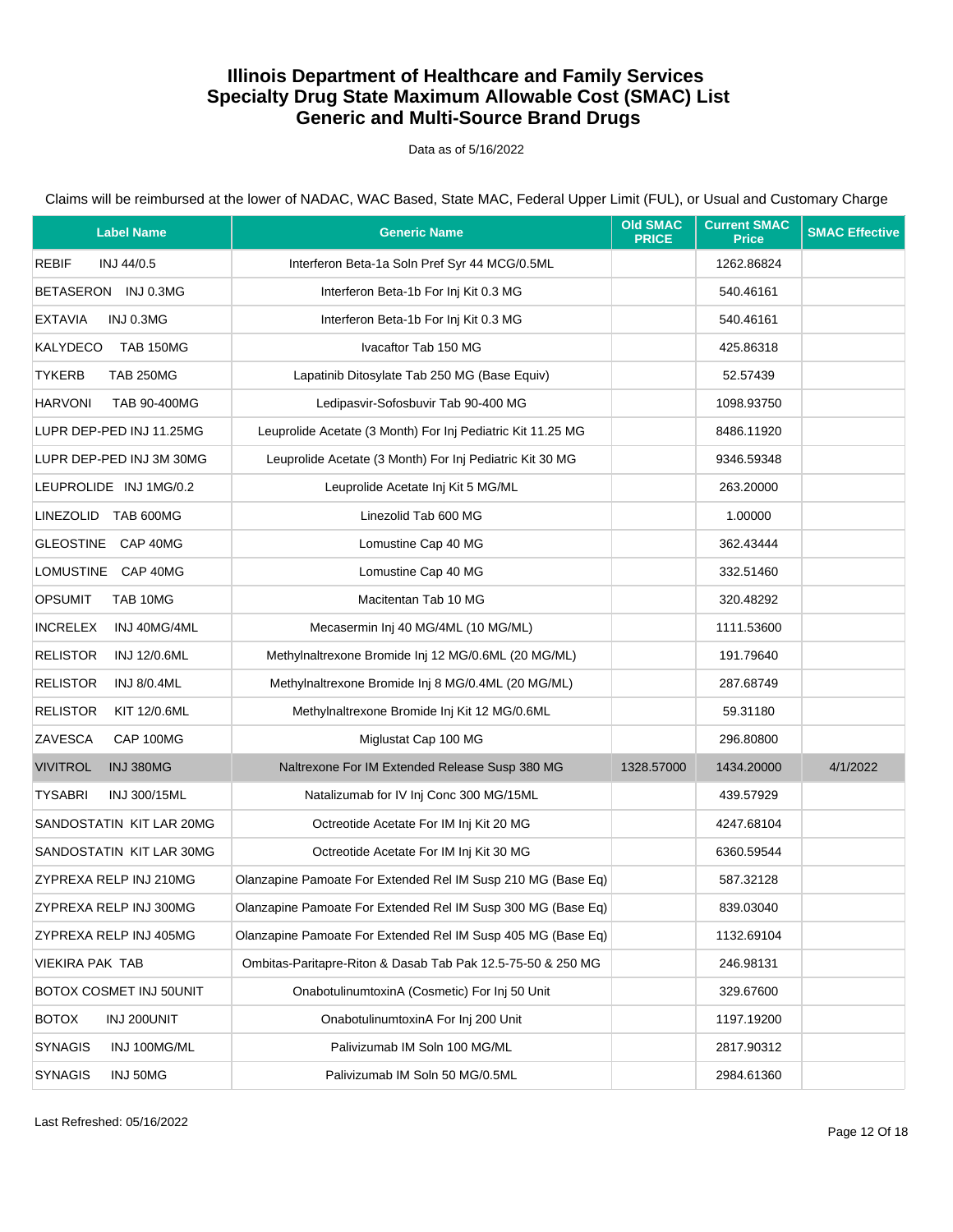Data as of 5/16/2022

| <b>Label Name</b>                    | <b>Generic Name</b>                                          | <b>Old SMAC</b><br><b>PRICE</b> | <b>Current SMAC</b><br><b>Price</b> | <b>SMAC Effective</b> |
|--------------------------------------|--------------------------------------------------------------|---------------------------------|-------------------------------------|-----------------------|
| ALOXI<br>INJ 0.25MG/5                | Palonosetron HCI IV Soln 0.25 MG/5ML (Base Equivalent)       |                                 | 90.23760                            |                       |
| <b>ZENPEP</b><br><b>CAP 10000UNT</b> | Pancrelipase (Lip-Prot-Amyl) DR Cap 10000-32000-42000 Unit   |                                 | 3.53320                             |                       |
| PANCREAZE CAP 10500UNT               | Pancrelipase (Lip-Prot-Amyl) DR Cap 10500-35500-61500 Unit   |                                 | 2.99699                             |                       |
| CREON<br><b>CAP 12000UNT</b>         | Pancrelipase (Lip-Prot-Amyl) DR Cap 12000-38000-60000 Unit   |                                 | 3.36280                             |                       |
| ZENPEP<br><b>CAP 15000UNT</b>        | Pancrelipase (Lip-Prot-Amyl) DR Cap 15000-47000-63000 Unit   |                                 | 4.61355                             |                       |
| <b>PERTZYE</b><br>CAP 16000U         | Pancrelipase (Lip-Prot-Amyl) DR Cap 16000-57500-60500 Unit   |                                 | 4.65068                             |                       |
| PANCREAZE CAP 16800UNT               | Pancrelipase (Lip-Prot-Amyl) DR Cap 16800-56800-98400 Unit   |                                 | 4.81236                             |                       |
| PANCREAZE CAP 21000UNT               | Pancrelipase (Lip-Prot-Amyl) DR Cap 21000-54700-83900 Unit   |                                 | 5.99399                             |                       |
| CREON<br><b>CAP 24000UNT</b>         | Pancrelipase (Lip-Prot-Amyl) DR Cap 24000-76000-120000 Unit  |                                 | 6.57908                             |                       |
| <b>PERTZYE</b><br>CAP 24000U         | Pancrelipase (Lip-Prot-Amyl) DR Cap 24000-86250-90750 Unit   |                                 | 6.97602                             |                       |
| <b>ZENPEP</b><br>CAP 25000           | Pancrelipase (Lip-Prot-Amyl) DR Cap 25000-79000-105000 Unit  |                                 | 7.85400                             |                       |
| ZENPEP<br><b>CAP 25000UNT</b>        | Pancrelipase (Lip-Prot-Amyl) DR Cap 25000-79000-105000 Unit  |                                 | 7.85400                             |                       |
| PANCREAZE CAP                        | Pancrelipase (Lip-Prot-Amyl) DR Cap 2600-6200-10850 Unit     |                                 | 0.74151                             |                       |
| <b>ZENPEP</b><br>CAP 3000UNIT        | Pancrelipase (Lip-Prot-Amyl) DR Cap 3000-10000-14000 Unit    |                                 | 1.77275                             |                       |
| CREON<br>CAP 3000UNIT                | Pancrelipase (Lip-Prot-Amyl) DR Cap 3000-9500-15000 Unit     |                                 | 1.26377                             |                       |
| CREON<br><b>CAP 36000UNT</b>         | Pancrelipase (Lip-Prot-Amyl) DR Cap 36000-114000-180000 Unit |                                 | 9.65189                             |                       |
| <b>PERTZYE</b><br>CAP 4000UNIT       | Pancrelipase (Lip-Prot-Amyl) DR Cap 4000-14375-15125 Unit    |                                 | 1.55688                             |                       |
| ZENPEP<br>CAP 40000                  | Pancrelipase (Lip-Prot-Amyl) DR Cap 40000-126000-168000 Unit |                                 | 12.48915                            |                       |
| ZENPEP<br><b>CAP 40000UNT</b>        | Pancrelipase (Lip-Prot-Amyl) DR Cap 40000-126000-168000 Unit |                                 | 12.48915                            |                       |
| PANCREAZE CAP 4200UNIT               | Pancrelipase (Lip-Prot-Amyl) DR Cap 4200-14200-24600 Unit    |                                 | 1.19860                             |                       |
| ZENPEP<br>CAP 5000UNIT               | Pancrelipase (Lip-Prot-Amyl) DR Cap 5000-17000-24000 Unit    |                                 | 1.61331                             |                       |
| <b>CREON</b><br>CAP 6000UNIT         | Pancrelipase (Lip-Prot-Amyl) DR Cap 6000-19000-30000 Unit    |                                 | 1.49220                             |                       |
| <b>PERTZYE</b><br>CAP 8000UNIT       | Pancrelipase (Lip-Prot-Amyl) DR Cap 8000-28750-30250 Unit    |                                 | 2.32534                             |                       |
| <b>VIOKACE</b><br>TAB 10440          | Pancrelipase (Lip-Prot-Amyl) Tab 10440-39150-39150 Unit      |                                 | 2.93292                             |                       |
| <b>VIOKACE</b><br>TAB 20880          | Pancrelipase (Lip-Prot-Amyl) Tab 20880-78300-78300 Unit      |                                 | 5.78630                             |                       |
| <b>FARYDAK</b><br>CAP 10MG           | Panobinostat Lactate Cap 10 MG (Base Equivalent)             |                                 | 1351.22838                          |                       |
| <b>FARYDAK</b><br>CAP 15MG           | Panobinostat Lactate Cap 15 MG (Base Equivalent)             |                                 | 1351.22838                          |                       |
| <b>FARYDAK</b><br>CAP 20MG           | Panobinostat Lactate Cap 20 MG (Base Equivalent)             |                                 | 1351.22838                          |                       |
| <b>VOTRIENT</b><br><b>TAB 200MG</b>  | Pazopanib HCl Tab 200 MG (Base Equiv)                        |                                 | 108.55172                           |                       |
| <b>NEULASTA</b><br>INJ 6MG/0.6M      | Pegfilgrastim Soln Prefilled Syringe 6 MG/0.6ML              |                                 | 9977.97501                          |                       |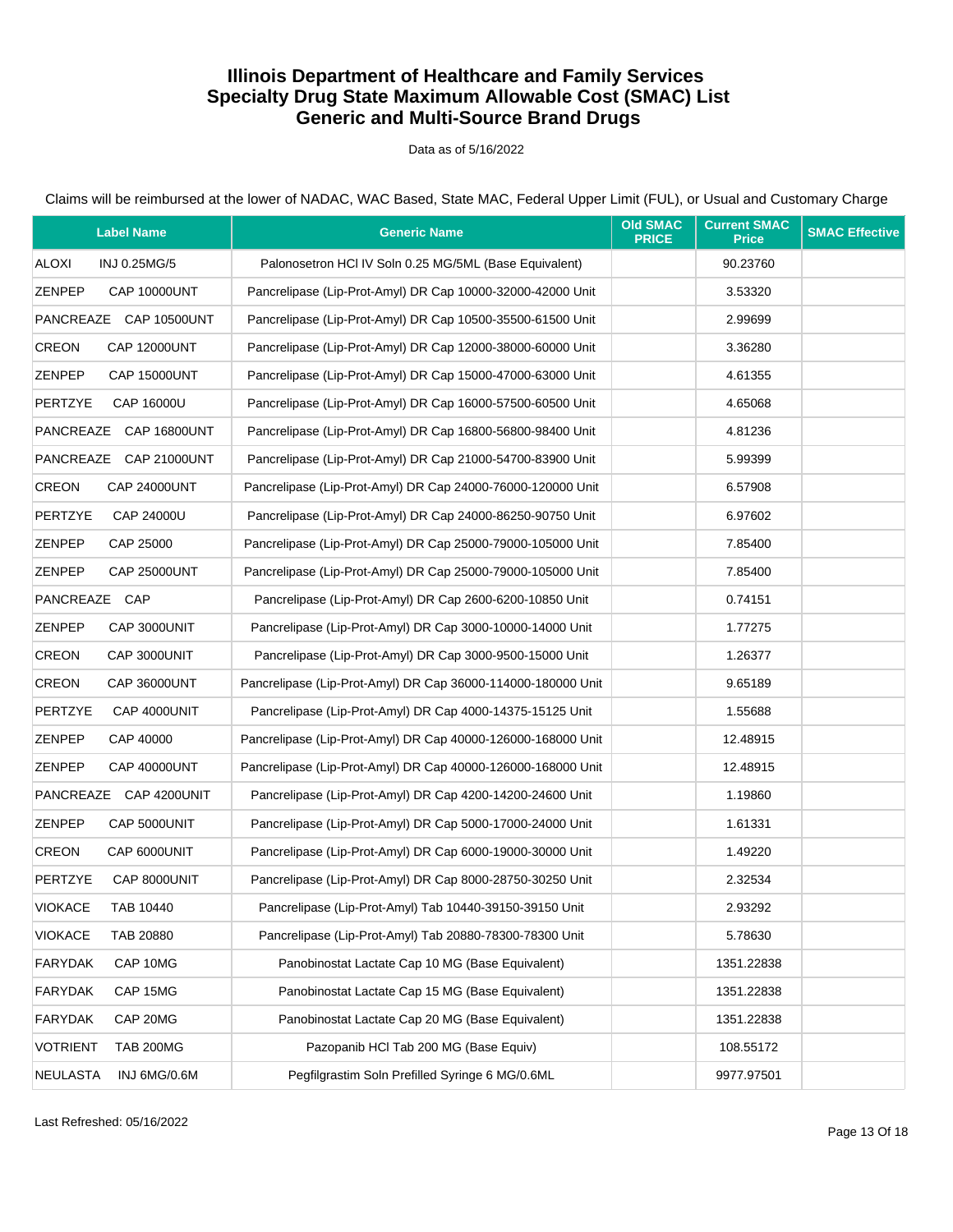Data as of 5/16/2022

| <b>Label Name</b>                     | <b>Generic Name</b>                                         | <b>Old SMAC</b><br><b>PRICE</b> | <b>Current SMAC</b><br><b>Price</b> | <b>SMAC Effective</b> |
|---------------------------------------|-------------------------------------------------------------|---------------------------------|-------------------------------------|-----------------------|
| <b>NEULASTA</b><br>KIT 6MG/0.6M       | Pegfilgrastim Soln Prefilled Syringe Kit 6 MG/0.6ML         |                                 | 10343.55960                         |                       |
| <b>PEGASYS</b><br>INJ 180MCG/M        | Peginterferon alfa-2a Inj 180 MCG/ML                        |                                 | 1017.40404                          |                       |
| <b>PEGASYS</b><br>KIT                 | Peginterferon alfa-2a Inj Kit 180 MCG/0.5ML                 |                                 | 3287.83584                          |                       |
| PEGINTRON KIT 120MCG                  | Peginterferon alfa-2b For Inj Kit 120 MCG/0.5ML             |                                 | 825.90312                           |                       |
| PEG-INTRON KIT 120 RP                 | Peginterferon alfa-2b For Inj Kit 120 MCG/0.5ML             |                                 | 825.90312                           |                       |
| PEG-INTRON KIT 120MCG                 | Peginterferon alfa-2b For Inj Kit 120 MCG/0.5ML             |                                 | 825.90312                           |                       |
| PEGINTRON KIT 150MCG                  | Peginterferon alfa-2b For Inj Kit 150 MCG/0.5ML             |                                 | 867.21720                           |                       |
| PEG-INTRON KIT 150 RP                 | Peginterferon alfa-2b For Inj Kit 150 MCG/0.5ML             |                                 | 867.21720                           |                       |
| PEG-INTRON KIT 150MCG                 | Peginterferon alfa-2b For Inj Kit 150 MCG/0.5ML             |                                 | 867.21720                           |                       |
| PEGINTRON KIT 50MCG                   | Peginterferon alfa-2b For Inj Kit 50 MCG/0.5ML              |                                 | 749.16132                           |                       |
| PEG-INTRON KIT 50MCG                  | Peginterferon alfa-2b For Inj Kit 50 MCG/0.5ML              |                                 | 749.16132                           |                       |
| PEG-INTRON KIT 50MCG RP               | Peginterferon alfa-2b For Inj Kit 50 MCG/0.5ML              |                                 | 749.16132                           |                       |
| PLEGRIDY PEN INJ STARTER              | Peginterferon Beta-1a Soln Pen-inj 63 & 94 MCG/0.5ML Pack   |                                 | 6898.04700                          |                       |
| <b>PLEGRIDY</b><br>INJ PEN            | Peginterferon Beta-1a Soln Pen-injector 125 MCG/0.5ML       |                                 | 6898.04700                          |                       |
| <b>PLEGRIDY</b><br><b>INJ STARTER</b> | Peginterferon Beta-1a Soln Pref Syr 63 & 94 MCG/0.5ML Pack  |                                 | 6898.04700                          |                       |
| <b>PLEGRIDY</b><br>INJ                | Peginterferon Beta-1a Soln Prefilled Syringe 125 MCG/0.5ML  |                                 | 6898.04700                          |                       |
| POMALYST<br>CAP 1MG                   | Pomalidomide Cap 1 MG                                       |                                 | 816.08575                           |                       |
| <b>POMALYST</b><br>CAP 2MG            | Pomalidomide Cap 2 MG                                       |                                 | 816.08575                           |                       |
| <b>POMALYST</b><br>CAP 3MG            | Pomalidomide Cap 3 MG                                       |                                 | 816.08575                           |                       |
| <b>POMALYST</b><br>CAP 4MG            | Pomalidomide Cap 4 MG                                       |                                 | 816.08588                           |                       |
| <b>MATULANE</b><br>CAP 50MG           | Procarbazine HCl Cap 50 MG                                  |                                 | 98.50440                            |                       |
| <b>CRINONE</b><br>GEL 8% VAG          | Progesterone Vaginal Gel 8%                                 |                                 | 26.45376                            |                       |
| <b>XOFIGO</b><br>INJ 1100KBQ          | Radium Ra 223 Dichloride Inj 30 microcurie/ML (1100 kBq/ML) |                                 | 24284.91020                         |                       |
| CYRAMZA<br>INJ 100/10ML               | Ramucirumab IV Soln 100 MG/10ML (For Infusion)              |                                 | 115.03800                           |                       |
| <b>CYRAMZA</b><br><b>INJ 500/50ML</b> | Ramucirumab IV Soln 500 MG/50ML (For Infusion)              |                                 | 115.03800                           |                       |
| <b>RILUTEK</b><br>TAB 50MG            | Riluzole Tab 50 MG                                          |                                 | 51.07770                            |                       |
| <b>RILUZOLE</b><br>TAB 50MG           | Riluzole Tab 50 MG                                          |                                 | 0.28500                             |                       |
| <b>UPTRAVI</b><br><b>TAB 1000MCG</b>  | Selexipag Tab 1000 MCG                                      |                                 | 290.47344                           |                       |
| <b>UPTRAVI</b><br><b>TAB 1200MCG</b>  | Selexipag Tab 1200 MCG                                      |                                 | 290.47344                           |                       |
| <b>UPTRAVI</b><br><b>TAB 1400MCG</b>  | Selexipag Tab 1400 MCG                                      |                                 | 290.47344                           |                       |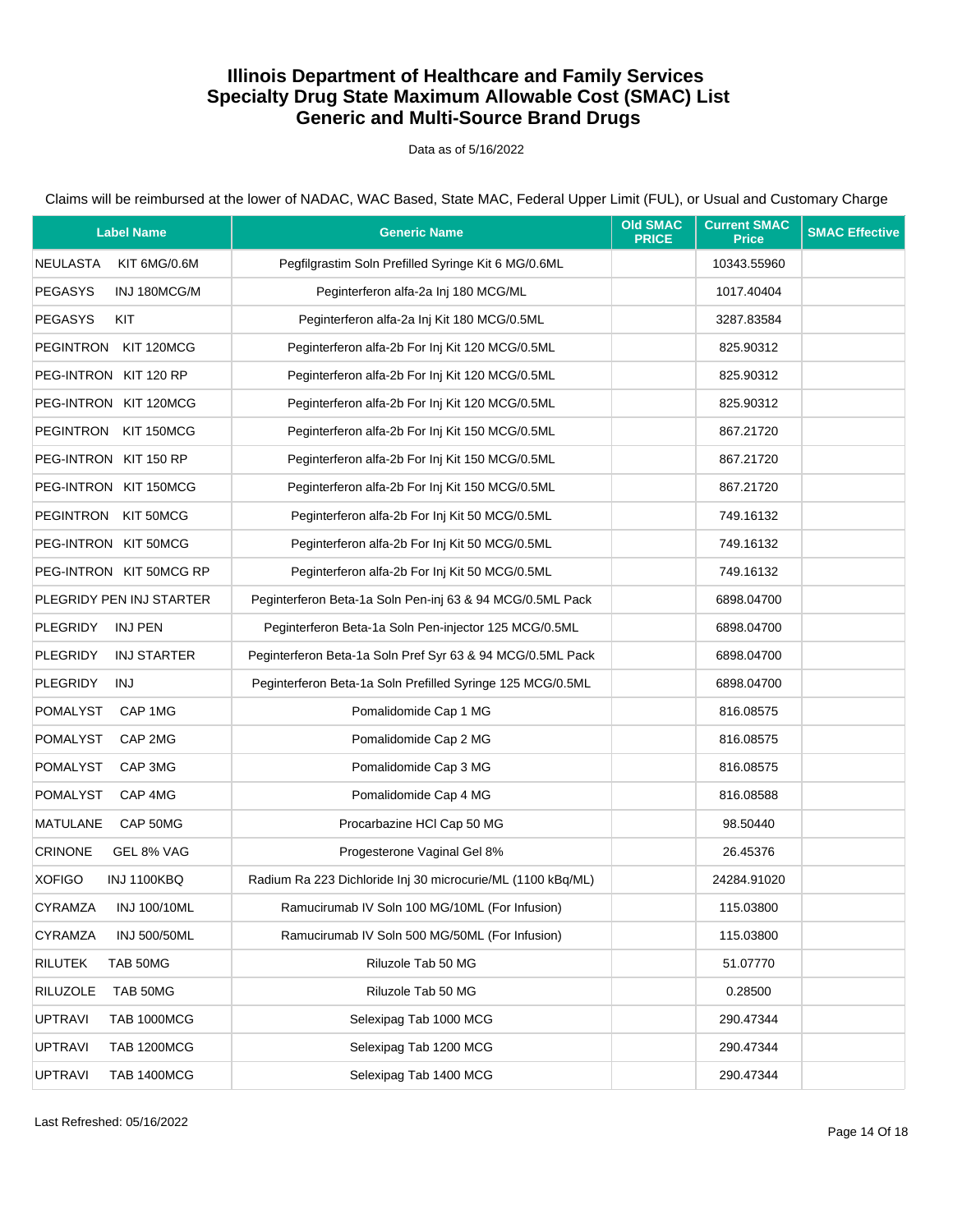Data as of 5/16/2022

| <b>Label Name</b>                      | <b>Generic Name</b>                                       | <b>Old SMAC</b><br><b>PRICE</b> | <b>Current SMAC</b><br><b>Price</b> | <b>SMAC Effective</b> |
|----------------------------------------|-----------------------------------------------------------|---------------------------------|-------------------------------------|-----------------------|
| <b>UPTRAVI</b><br><b>TAB 1600MCG</b>   | Selexipag Tab 1600 MCG                                    |                                 | 290.47344                           |                       |
| <b>UPTRAVI</b><br>TAB 200MCG           | Selexipag Tab 200 MCG                                     |                                 | 186.77988                           |                       |
| <b>UPTRAVI</b><br>TAB 400MCG           | Selexipag Tab 400 MCG                                     |                                 | 290.47344                           |                       |
| <b>UPTRAVI</b><br>TAB 600MCG           | Selexipag Tab 600 MCG                                     |                                 | 290.47344                           |                       |
| <b>UPTRAVI</b><br>TAB 800MCG           | Selexipag Tab 800 MCG                                     |                                 | 290.47344                           |                       |
| <b>UPTRAVI</b><br>TAB 200/800          | Selexipag Tab Therapy Pack 200 MCG (140) & 800 MCG (60)   |                                 | 130.74492                           |                       |
| <b>REVATIO</b><br>TAB 20MG             | Sildenafil Citrate Tab 20 MG                              |                                 | 47.49924                            |                       |
| SILDENAFIL TAB 20MG                    | Sildenafil Citrate Tab 20 MG                              |                                 | 0.07400                             |                       |
| <b>OLYSIO</b><br>CAP 150MG             | Simeprevir Sodium Cap 150 MG (Base Equivalent)            |                                 | 786.84000                           |                       |
| SIROLIMUS TAB 1MG                      | Sirolimus Tab 1 MG                                        |                                 | 5.74220                             |                       |
| <b>BUPHENYL</b><br><b>POW</b>          | Sodium Phenylbutyrate Oral Powder 3 GM/Teaspoonful        |                                 | 54.29196                            |                       |
| PHENYLBUTYRA POW SODIUM                | Sodium Phenylbutyrate Oral Powder 3 GM/Teaspoonful        |                                 | 18.03447                            |                       |
| SOVALDI<br><b>TAB 400MG</b>            | Sofosbuvir Tab 400 MG                                     |                                 | 996.00000                           |                       |
| SAIZEN<br>INJ 5MG                      | Somatropin (Non-Refrigerated) For Inj 5 MG                |                                 | 617.90844                           |                       |
| SAIZEN<br>INJ 8.8MG                    | Somatropin (Non-Refrigerated) For Inj 8.8 MG              |                                 | 988.65948                           |                       |
| <b>SEROSTIM</b><br>INJ 4MG             | Somatropin (Non-Refrigerated) For Subcutaneous Inj 4 MG   |                                 | 345.87096                           |                       |
| <b>SEROSTIM</b><br>INJ 5MG             | Somatropin (Non-Refrigerated) For Subcutaneous Inj 5 MG   |                                 | 432.33372                           |                       |
| <b>SEROSTIM</b><br>INJ 6MG             | Somatropin (Non-Refrigerated) For Subcutaneous Inj 6 MG   |                                 | 518.80075                           |                       |
| <b>ZORBTIVE</b><br>INJ 8.8MG           | Somatropin (Non-Refrigerated) For Subcutaneous Inj 8.8 MG |                                 | 1274.78894                          |                       |
| GENOTROPIN INJ 0.8MG                   | Somatropin For Inj 0.8 MG                                 |                                 | 110.69117                           |                       |
| <b>NUTROPIN</b><br>INJ 10MG            | Somatropin For Inj 10 MG                                  |                                 | 577.68000                           |                       |
| <b>NUTROPIN</b><br><b>INJ 2 X 10MG</b> | Somatropin For Inj 10 MG                                  |                                 | 577.68000                           |                       |
| ZOMACTON<br>INJ 10MG                   | Somatropin For Inj 10 MG                                  |                                 | 577.68000                           |                       |
| HUMATROPE INJ 5MG                      | Somatropin For Inj 5 MG                                   |                                 | 635.44800                           |                       |
| OMNITROPE<br>INJ 5.8MG                 | Somatropin For Inj 5.8 MG                                 |                                 | 313.78482                           |                       |
| <b>NUTROPIN</b><br>INJ                 | Somatropin For Subcutaneous Inj 5 MG                      |                                 | 620.94000                           |                       |
| <b>NUTROPIN</b><br>INJ 5MG             | Somatropin For Subcutaneous Inj 5 MG                      |                                 | 620.94000                           |                       |
| TEV-TROPIN INJ 5MG                     | Somatropin For Subcutaneous Inj 5 MG                      |                                 | 620.94000                           |                       |
| <b>ZOMACTON</b><br>INJ 5MG             | Somatropin For Subcutaneous Inj 5 MG                      |                                 | 620.94000                           |                       |
| NORDITROPIN INJ 10/1.5ML               | Somatropin Inj 10 MG/1.5ML                                |                                 | 828.20720                           |                       |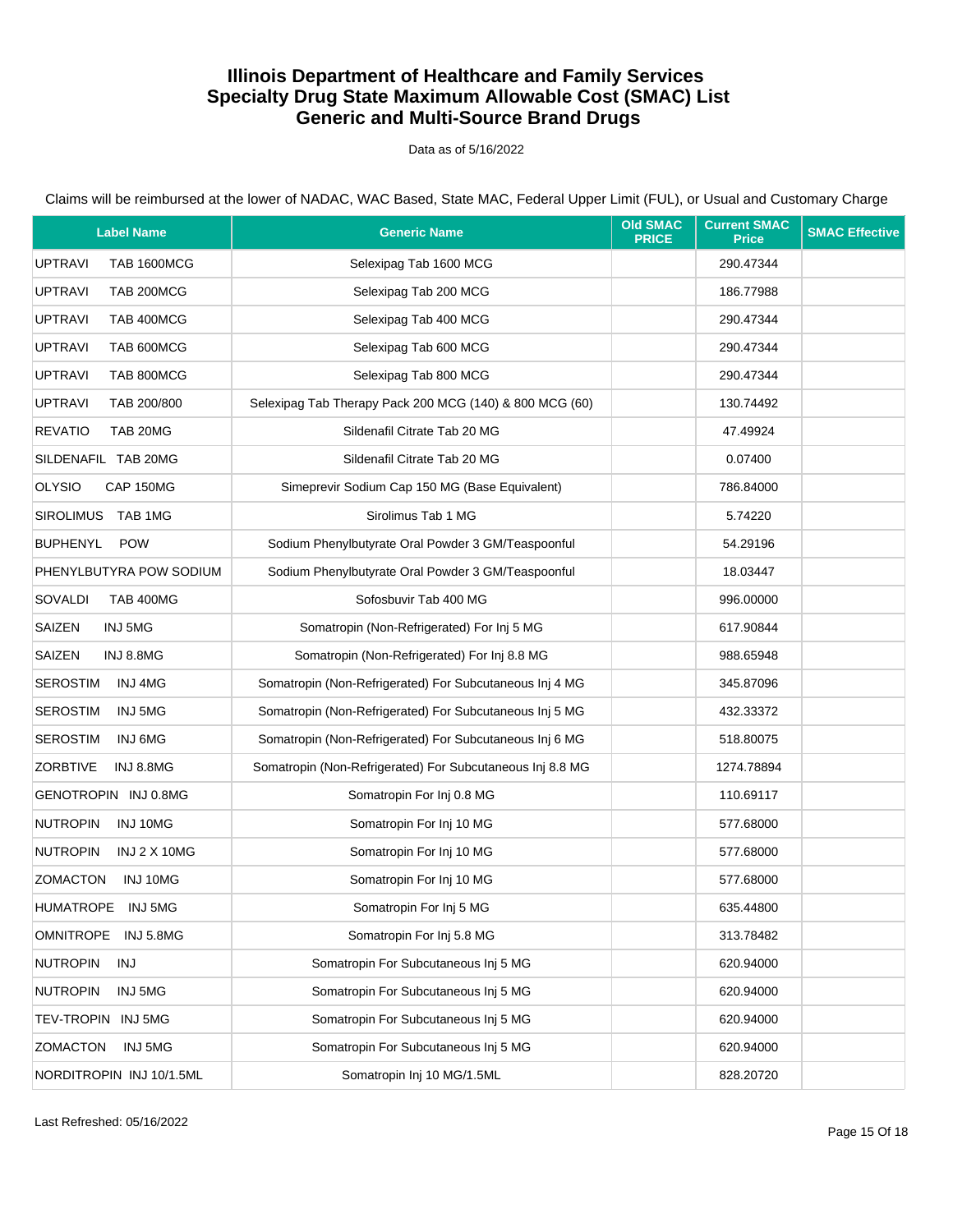Data as of 5/16/2022

| <b>Label Name</b>                   | <b>Generic Name</b>                             | <b>Old SMAC</b><br><b>PRICE</b> | <b>Current SMAC</b><br><b>Price</b> | <b>SMAC Effective</b> |
|-------------------------------------|-------------------------------------------------|---------------------------------|-------------------------------------|-----------------------|
| NUTROPIN AQ INJ 10MG/2ML            | Somatropin Inj 10 MG/2ML                        |                                 | 626.16030                           |                       |
| NUTROPIN AQ INJ 5MG/ML              | Somatropin Inj 10 MG/2ML                        |                                 | 626.16030                           |                       |
| NORDITROPIN INJ 15/1.5ML            | Somatropin Inj 15 MG/1.5ML                      |                                 | 1242.31080                          |                       |
| NUTROPIN AQ INJ 20MG/2ML            | Somatropin Inj 20 MG/2ML                        |                                 | 1252.31064                          |                       |
| NORDITROPIN INJ 30/3ML              | Somatropin Inj 30 MG/3ML                        |                                 | 1242.31080                          |                       |
| NORDITROPIN INJ 5/1.5ML             | Somatropin Inj 5 MG/1.5ML                       |                                 | 414.10360                           |                       |
| <b>NEXAVAR</b><br><b>TAB 200MG</b>  | Sorafenib Tosylate Tab 200 MG (Base Equivalent) |                                 | 159.61896                           |                       |
| <b>SUTENT</b><br><b>CAP 12.5MG</b>  | Sunitinib Malate Cap 12.5 MG (Base Equivalent)  |                                 | 182.57249                           |                       |
| <b>SUTENT</b><br>CAP 25MG           | Sunitinib Malate Cap 25 MG (Base Equivalent)    |                                 | 365.14569                           |                       |
| <b>SUTENT</b><br>CAP 50MG           | Sunitinib Malate Cap 50 MG (Base Equivalent)    |                                 | 635.66712                           |                       |
| <b>INCIVEK</b><br><b>TAB 375MG</b>  | Telaprevir Tab 375 MG                           |                                 | 130.73507                           |                       |
| TEMOZOLOMIDE CAP 100MG              | Temozolomide Cap 100 MG                         |                                 | 9.86377                             |                       |
| TEMOZOLOMIDE CAP 140MG              | Temozolomide Cap 140 MG                         |                                 | 11.93613                            |                       |
| TEMOZOLOMIDE CAP 180MG              | Temozolomide Cap 180 MG                         |                                 | 27.78000                            |                       |
| TEMOZOLOMIDE CAP 20MG               | Temozolomide Cap 20 MG                          |                                 | 4.07143                             |                       |
| TEMOZOLOMIDE CAP 250MG              | Temozolomide Cap 250 MG                         |                                 | 65.30400                            |                       |
| <b>TORISEL</b><br>SOL 25MG/ML       | Temsirolimus Soln For IV Infusion 25 MG/ML      |                                 | 1762.51164                          |                       |
| <b>VIREAD</b><br><b>TAB 150MG</b>   | Tenofovir Disoproxil Fumarate Tab 150 MG        |                                 | 36.80220                            |                       |
| <b>VIREAD</b><br><b>TAB 200MG</b>   | Tenofovir Disoproxil Fumarate Tab 200 MG        |                                 | 36.80220                            |                       |
| <b>VIREAD</b><br><b>TAB 250MG</b>   | Tenofovir Disoproxil Fumarate Tab 250 MG        |                                 | 36.80220                            |                       |
| <b>EGRIFTA</b><br>SOL 1MG           | Tesamorelin Acetate For Inj 1 MG (Base Equiv)   |                                 | 87.98000                            |                       |
| TETRABENAZIN TAB 12.5MG             | Tetrabenazine Tab 12.5 MG                       |                                 | 1.98289                             |                       |
| TETRABENAZIN TAB 25MG               | Tetrabenazine Tab 25 MG                         |                                 | 26.52000                            |                       |
| THALOMID<br><b>CAP 100MG</b>        | Thalidomide Cap 100 MG                          |                                 | 276.29822                           |                       |
| <b>THALOMID</b><br>CAP 150MG        | Thalidomide Cap 150 MG                          |                                 | 295.43067                           |                       |
| <b>THALOMID</b><br><b>CAP 200MG</b> | Thalidomide Cap 200 MG                          |                                 | 314.57592                           |                       |
| <b>THALOMID</b><br>CAP 50MG         | Thalidomide Cap 50 MG                           |                                 | 170.21817                           |                       |
| <b>TABLOID</b><br>TAB 40MG          | Thioguanine Tab 40 MG                           |                                 | 25.17609                            |                       |
| <b>THYROGEN</b><br><b>INJ 1.1MG</b> | Thyrotropin Alfa For Inj 1.1 MG                 |                                 | 1618.99800                          |                       |
| TOBI PODHALR CAP 28MG               | Tobramycin Inhal Cap 28 MG                      |                                 | 45.07149                            |                       |